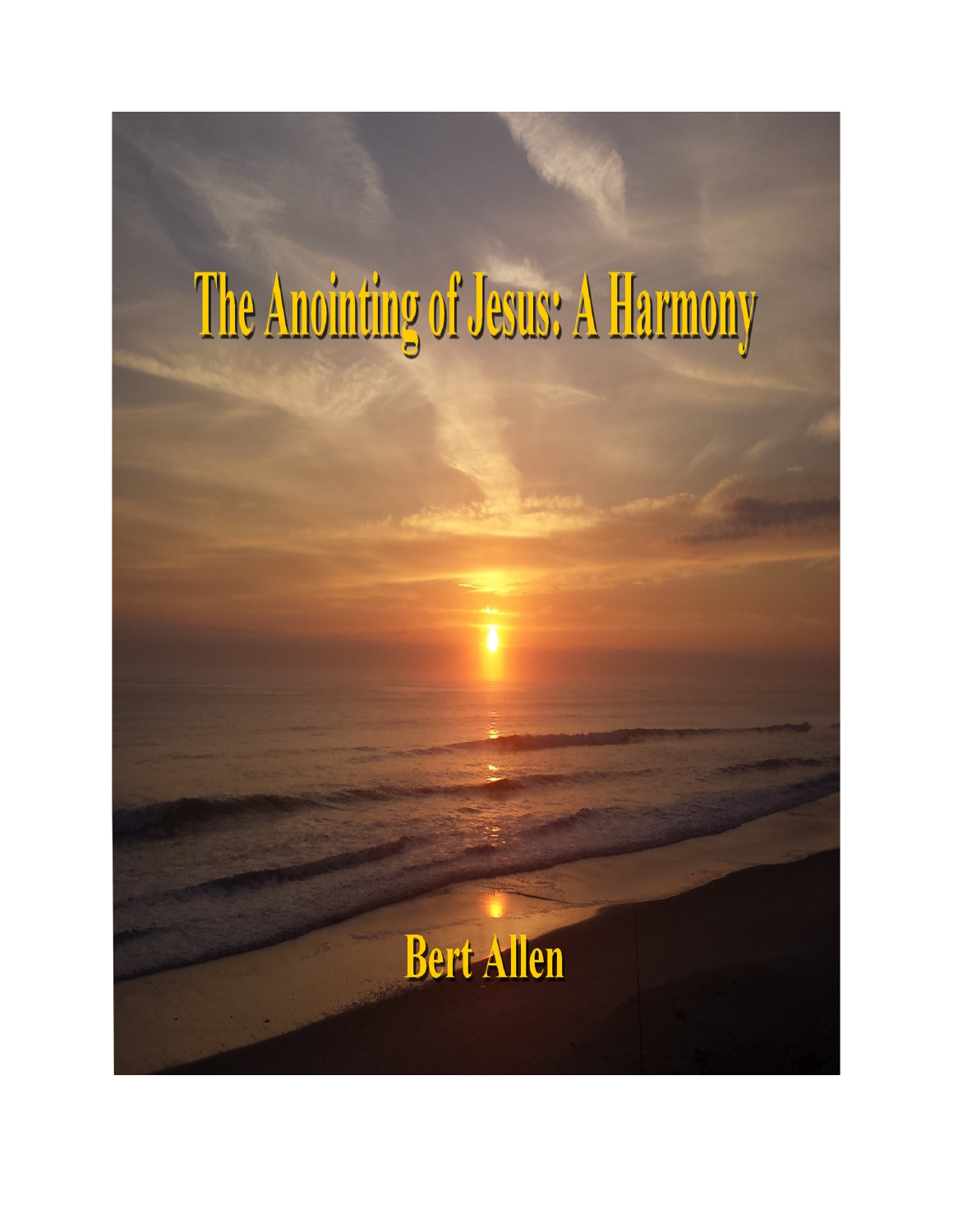Published by Christ Assembly 1360 S. Patrick Dr., Suite 1A Satellite Beach, FL 32937

[www.ChristAssembly.org](http://www.christassembly.org/)

#### **Permissions**

You are granted a limited, revocable license to distribute this material through all lawful means, provided that you do not alter the wording or format and do not charge for copies or seek to recover any costs of publication; you may not receive any donations related to this work. Notice of revocation may be posted at [ChristAssembly.org/book-notices](http://christassembly.org/the-pastoral-heresy/) and be sufficient to revoke all licenses without further notice. You maintain the sole obligation to stop any dissemination after the notice is published. Furthermore, you may not derive any economic benefit from such publication or distribution. All rights reserved by Herbert L. Allen, Jr. Please post a link to [ChristAssembly.org](http://christassembly.org/) for all web publications.

All Scriptural quotations are from the New American Standard Bible, Giant Print Hardcover edition. Page numbers refer to that Giant Print, Hardcover Bible.

**"Scripture quotations taken from the New American Standard Bible**® **(NASB), Copyright © 1960, 1962, 1963, 1968, 1971, 1972, 1973, 1975, 1977, 1995 by The Lockman Foundation Used by permission. www.Lockman.org"**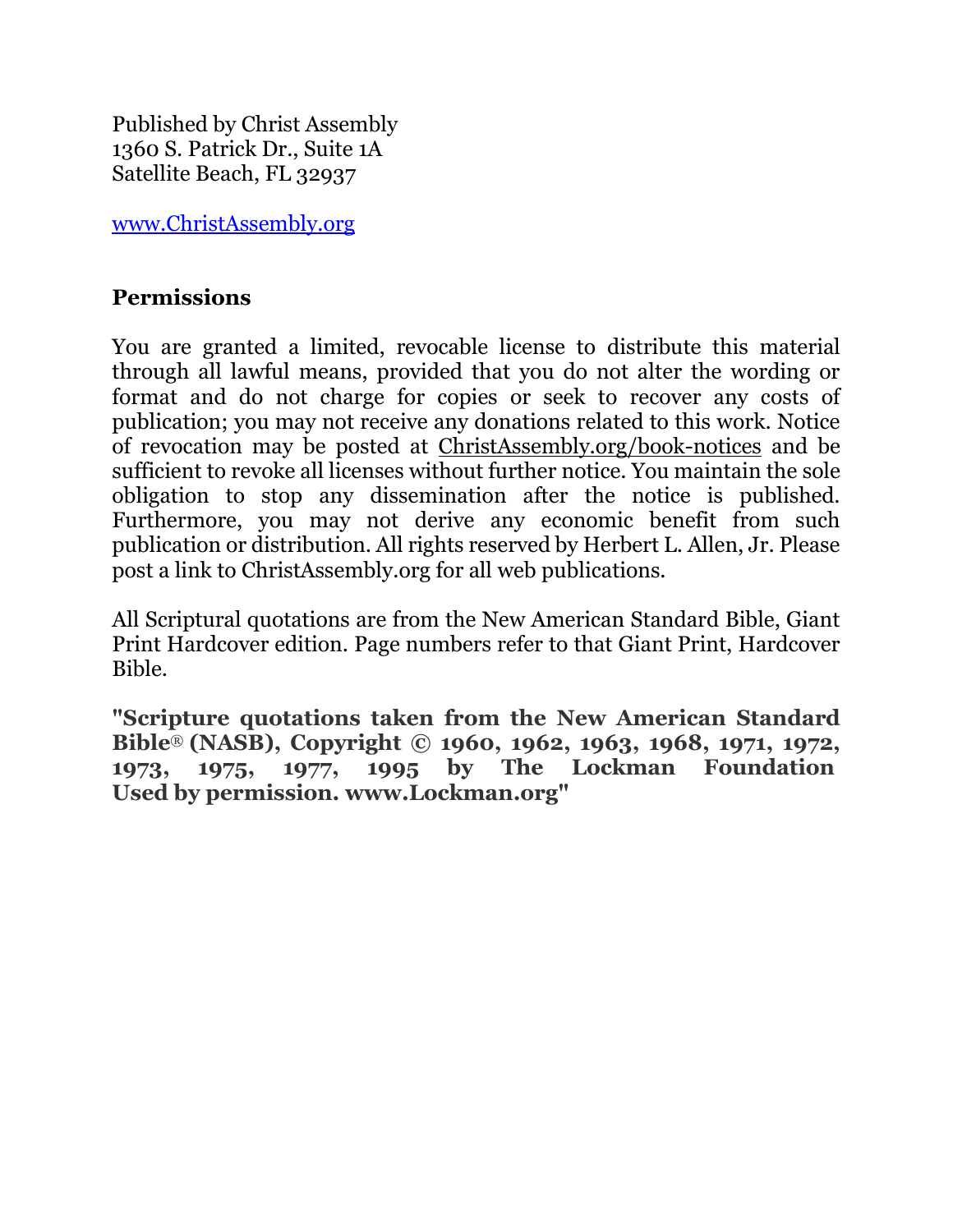#### **Introduction**

I had a discussion with a friend of mine about the anointing of Jesus. He started me thinking about this harmony. He also reminded me inadvertently that some people read these passages and imagine that the Bible has errors in it. As you may know, some people have reviewed the passages regarding the anointing of Jesus and they have come to widely different interpretations. Some people have even concluded that the accounts contain such errors and discrepancies that the accounts can never be harmonized. Other people attribute any perceived contradictions as textual errors. In this brief study, I will focus upon harmonizing the passages as they appear in the New American Standard Bible.

I accept the testimony of God that He breathed out His words to humans who wrote down His exact words. He spoke through different writers, and each writer had a unique writing style. John used very basic Greek, while Paul and Peter wrote more complex Greek. Even so, the Holy Spirit moved in each writer's heart to produce the original autograph, bearing the marks of verbal, plenary inspiration. As I use those terms, "verbal inspiration" means that words are inspired, not just the thoughts; we have the actual words of Jesus and the others quoted in the Bible. I use the term "plenary inspiration" to mean that all the words of the Bible are inspired, not just some of them. Properly interpreted, the Bible contains no errors of any kind and it is the final authority on all matters it addresses. The Bible is all we need for life and Godliness, because it provides the knowledge of God essential for eternal life, which begins at the moment of salvation. I urge you to have **[peace with God](http://christassembly.org/peace-with-god)**.

Based upon the inspiration of the Bible, I know that the accounts of various events in the Gospels never contradict one another. Furthermore, when it comes to the Gospel writers arranging their material, only Luke claimed to write a chronological account. Therefore, we may understand that the other Gospel writers did not necessarily follow a consecutive view of events, but placed them in their Gospel as the Holy Spirit led them to make some truths more apparent through the context. I truly enjoyed studying the Gospel accounts of the anointing of Jesus, and hope you take the time to examine the Gospels carefully. Regarding this work, examine everything carefully and hold fast to that which is good (1 Thessalonians 5:21).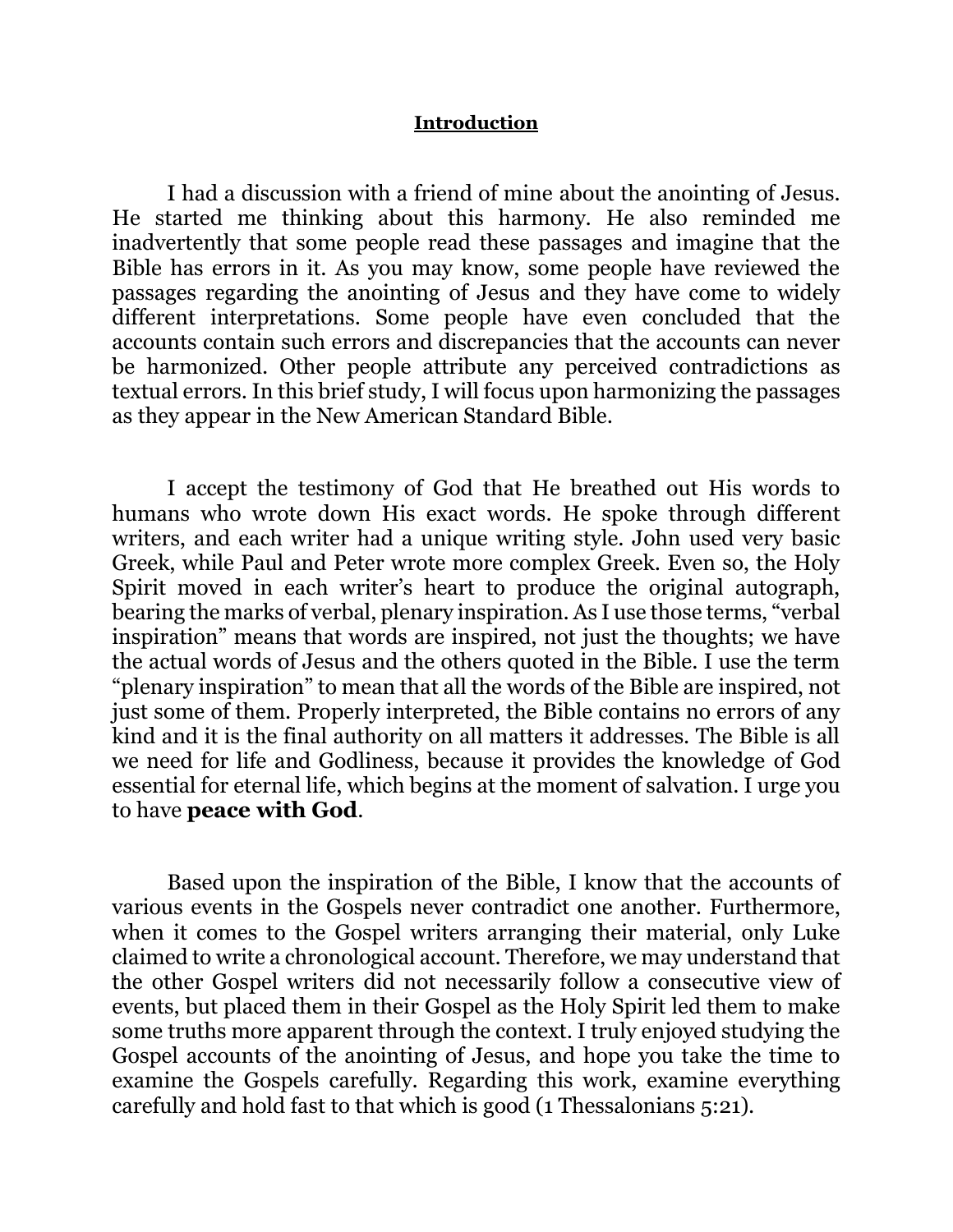January 20, 2017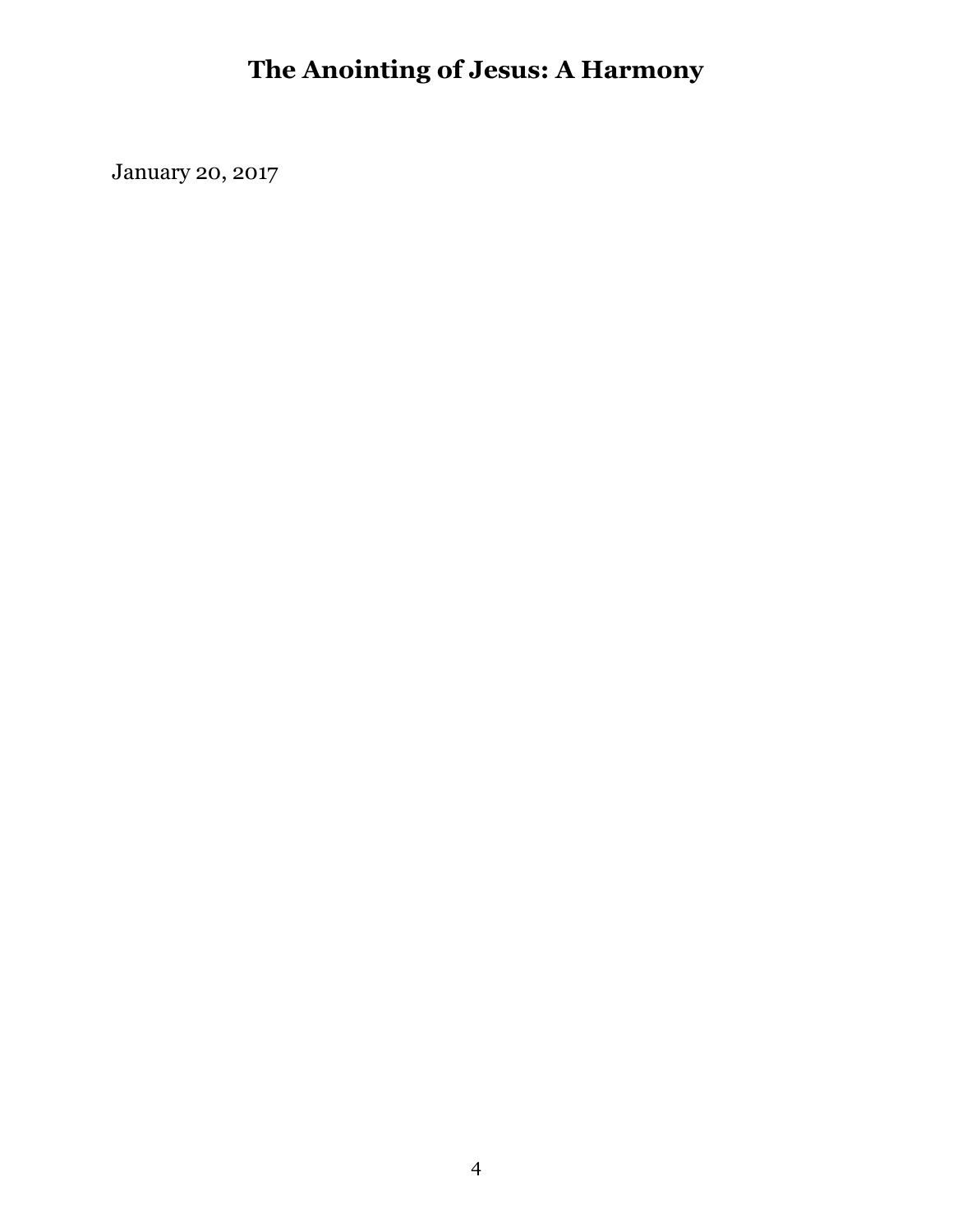#### **Table of Contents**

- 1. [The Starting Point](#page-5-0)
- 2. The Chart of Factors [Concerning the Anointing of Jesus](#page-6-0)
- 3. [The First Anointing: House of Simon the Pharisee](#page-15-0)
- 4. [The Second Anointing: Mary Anoints Jesus](#page-17-0)
- 5. [Conclusion](#page-24-0)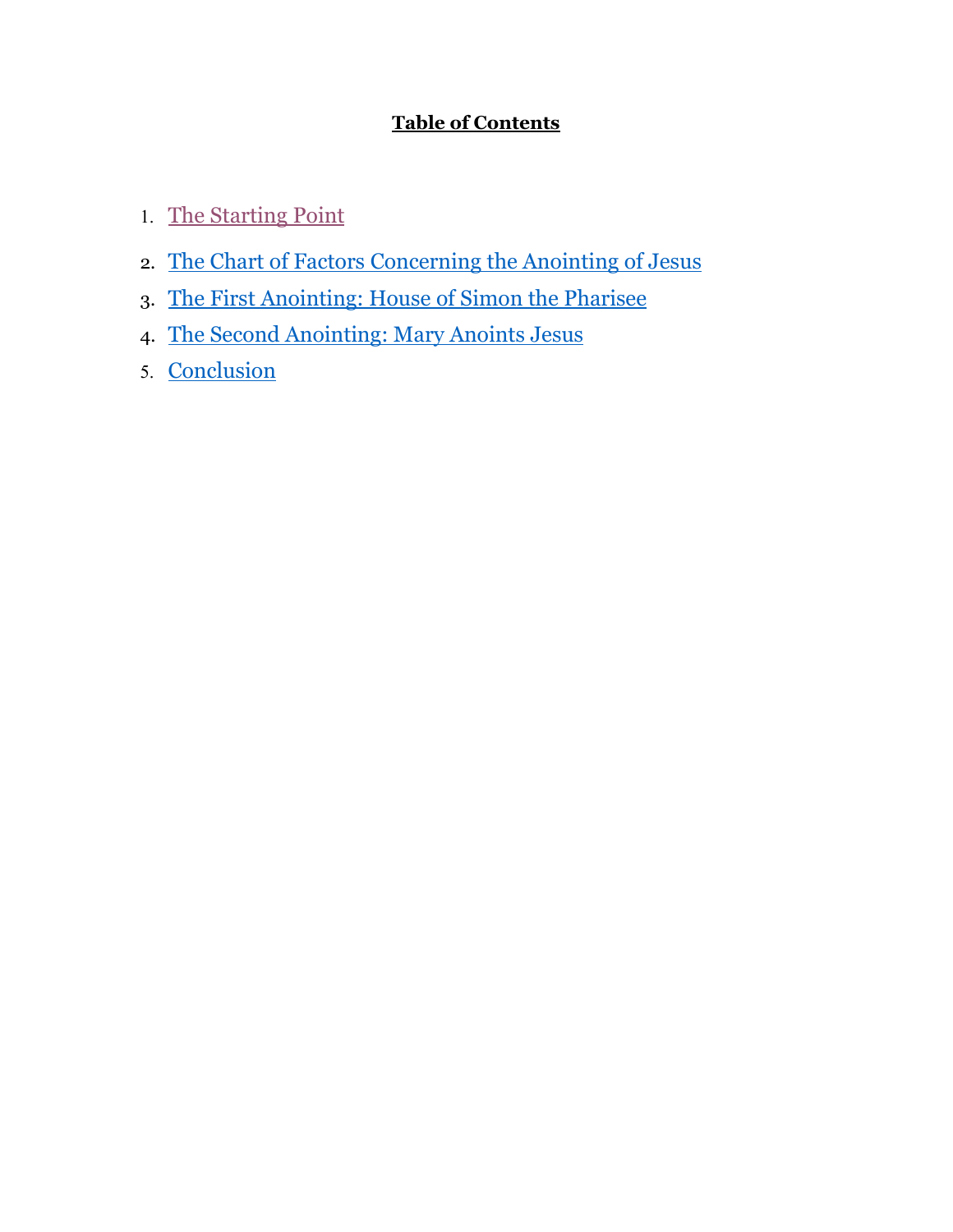# **1**

# <span id="page-5-0"></span>**The Starting Point**

Jesus smelled great when He rode into Jerusalem, because He was anointed with perfume the day before. In this study, we will focus upon the different times Jesus was anointed. Although some people claim Jesus was only anointed once, the evidence points to more than one anointing. I know some people see contradictions in the Bible and so conclude that the Bible does not contain the truth. Before anyone concludes that the Bible contains many errors when it comes to the anointing of Jesus, we must examine that evidence carefully. Therefore, I have constructed a chart of events for comparison across the four Gospel accounts.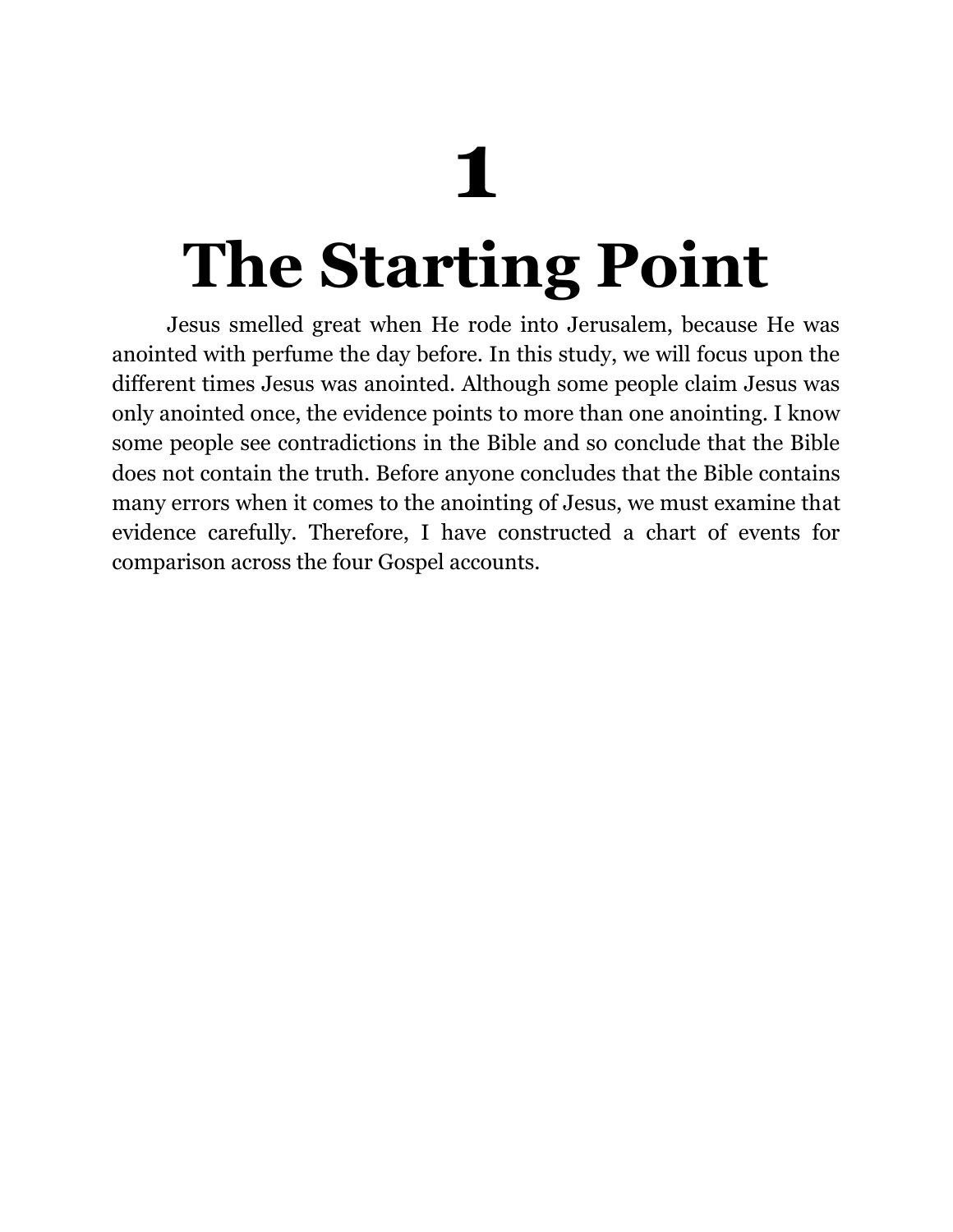# **Chart of Factors Concerning**

# **the Anointings of Jesus**

<span id="page-6-0"></span>

| Factor               | Luke 7                                                                                                                                                                                                                                                                            | Matthew 26                                                                                                                                                                                                                                                                                                                                                                                                                                                                                                                      | Mark 14                                                                                                                                                                                                                                                                                                                                                                                                                                                                        | John 12                                                                                                                                                                                                                                                                                                                                                                                                         |
|----------------------|-----------------------------------------------------------------------------------------------------------------------------------------------------------------------------------------------------------------------------------------------------------------------------------|---------------------------------------------------------------------------------------------------------------------------------------------------------------------------------------------------------------------------------------------------------------------------------------------------------------------------------------------------------------------------------------------------------------------------------------------------------------------------------------------------------------------------------|--------------------------------------------------------------------------------------------------------------------------------------------------------------------------------------------------------------------------------------------------------------------------------------------------------------------------------------------------------------------------------------------------------------------------------------------------------------------------------|-----------------------------------------------------------------------------------------------------------------------------------------------------------------------------------------------------------------------------------------------------------------------------------------------------------------------------------------------------------------------------------------------------------------|
| Chronology           | Luke Chronological<br>(Luke 1:3)                                                                                                                                                                                                                                                  | No Claim of<br>Chronological<br>Order                                                                                                                                                                                                                                                                                                                                                                                                                                                                                           | No Claim of<br>Chronological<br>Order                                                                                                                                                                                                                                                                                                                                                                                                                                          | No Claim of<br>Chronological<br>Order                                                                                                                                                                                                                                                                                                                                                                           |
| Time of<br>Anointing | No Mention, Except<br>After City of Nain<br><b>Restoration to Life and</b><br>After Visit of Disciples of the Passover Is<br>John the Baptist (Luke<br>$7:11-35$ ; Right before<br>Jesus began Going from<br>One City ("πόλει") and<br>Village ("κώμην") to<br>Another (Luke 8:1) | No Specified<br>Date; (Notice<br>after Two Days<br>Coming and the<br>Be Handed over<br>for<br>Crucifixion (Mat Seeking How To<br>thew $26:2$ );Also<br>the Chief Priests<br>and Elders of the Jesus, but They<br>in the Court of<br>Caiaphas and<br>Plotted the to<br>Seize Jesus by<br><b>Stealth and Kill</b><br>Him (Matthew<br>26:3-4); Notice<br>No time<br>Mentioned When Triumphal Entry<br>Jesus in Bethany into Jerusalem<br>(Matthew $26:6$ );<br>Jesus Triumphal<br>Entry into<br>Jerusalem<br>(Matthew 21:1-<br>10) | No Specified Time<br>(Notice the Time of Bethany Six)<br>Passover and<br><b>Unleavened Bread</b><br>Two Days Away<br>Son of Man Is To Refers to Time the<br><b>Chief Priests and</b><br>the Scribes Were<br>Seize Him by<br>stealth and Kill<br>People Gathered were Saying, Not<br>During the<br>Festival, for Fear of Entered<br>a Riot among the<br>People) (Mark<br>$14:1-2$ ); Anointing<br>takes Place "While<br>in Bethany" (Mark<br>$14:3$ ; Jesus<br>$(Mark 11:1-11)$ | Jesus Came to<br>Days Before the<br>Passover (John<br>$12:1$ ); So They<br>Made Him a<br><b>Supper There</b><br>(John 12:2);<br>The Crowd then<br>$("o\tilde{v}'')$ Jesus<br>came to see<br>both Jesus and<br>Lazarus (John<br>12:9); Jesus<br>Jerusalem<br>(Triumphal<br>Entry) the Next<br>Day ("Tñ<br>έπαύριον") after<br>the Crowd<br>Witnessed both<br>Jesus and<br>Lazarus in<br>Bethany (John<br>12:12). |
| Location             | Unknown City ("πόλει");<br><b>Last Known Location:</b><br>City of Nain (Luke<br>$7:11$ ); News of Jesus<br>Went Out all over Judea<br>in all the Surrounding<br>District (Luke 7:17);<br>Compare Village of                                                                       | Now When Jesus While Jesus in<br>Was in Bethany,<br>at Home of<br>Simon the Leper<br>(Matthew $26:6$ )                                                                                                                                                                                                                                                                                                                                                                                                                          | Bethany, at Home<br>of Simon the Leper<br>(Mark 14:3)                                                                                                                                                                                                                                                                                                                                                                                                                          | No Mention of<br>Location; Jesus<br>Came to<br><b>Bethany Where</b><br>Lazarus Was;<br>They Made<br>Jesus a Supper<br>(John 12:1-2)                                                                                                                                                                                                                                                                             |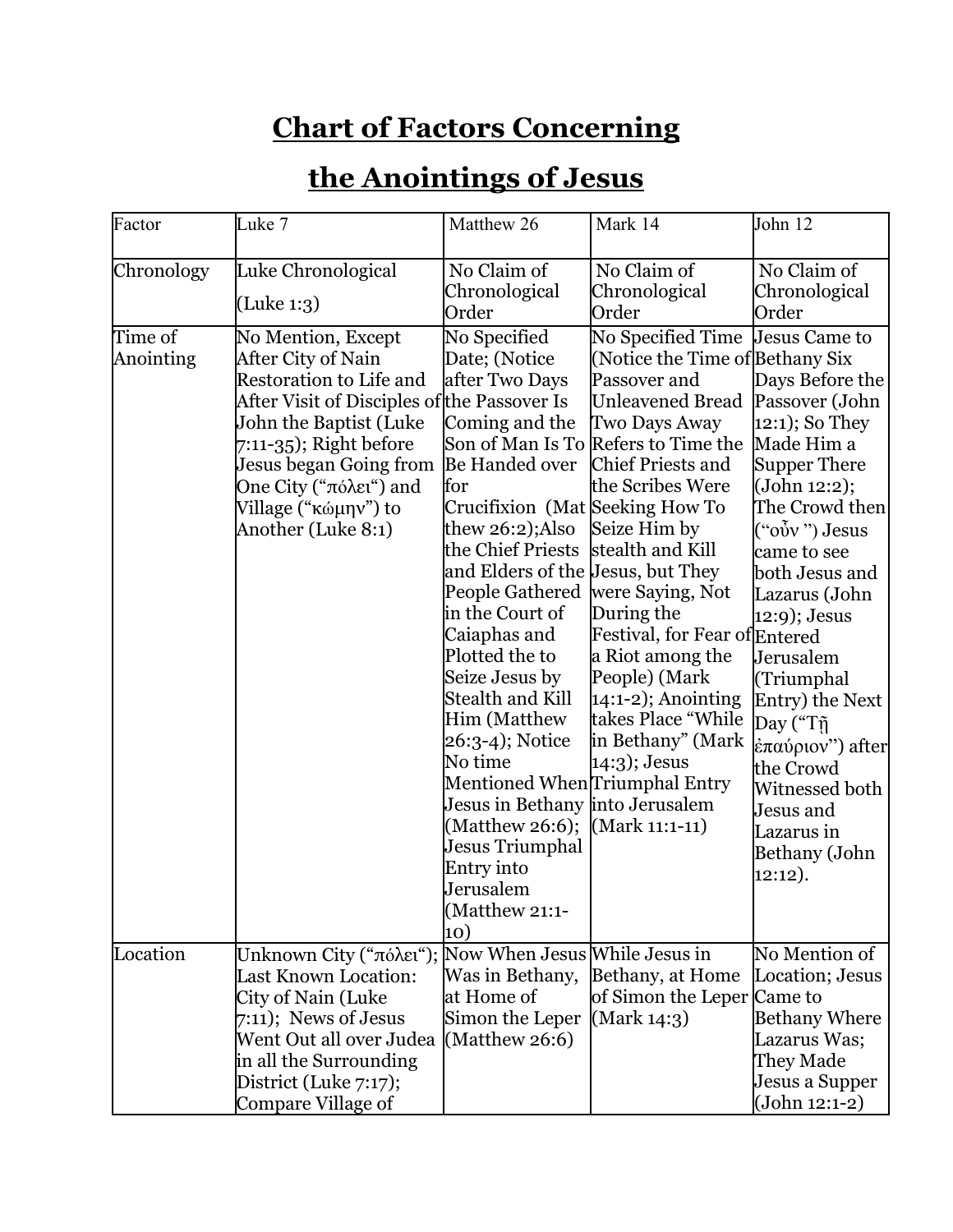|                                                       | Bethany ("κώμην")<br>(Luke 10:38)                                                                                                                                                                                                           |                                                                                                                                                                                                                                         |                                                                                                                                                                                                   |                                                                                                                                                                                                                                                                                                                                                                                          |
|-------------------------------------------------------|---------------------------------------------------------------------------------------------------------------------------------------------------------------------------------------------------------------------------------------------|-----------------------------------------------------------------------------------------------------------------------------------------------------------------------------------------------------------------------------------------|---------------------------------------------------------------------------------------------------------------------------------------------------------------------------------------------------|------------------------------------------------------------------------------------------------------------------------------------------------------------------------------------------------------------------------------------------------------------------------------------------------------------------------------------------------------------------------------------------|
|                                                       | City or Village Jesus went from One<br>City ("πόλιν") and<br>Village ("κώμην") to<br>Another (Luke 8:1);<br>Notice Luke<br>Differentiated a Village<br>("κώμην") like Bethany<br>from a City ("πόλιν")<br>where Simon the<br>Pharisee Lived | in Bethany<br>(Matthew $26:6$ )                                                                                                                                                                                                         | When Jesus Was While Jesus Was in Jesus Came to<br>Bethany<br>(Mark 14:3)                                                                                                                         | Bethany (John<br>$12:1$ ); They<br>Made Him a<br>Supper (John<br>12:2)                                                                                                                                                                                                                                                                                                                   |
| Current<br>Relationship<br>of Opponents<br>with Jesus | Pharisees Enraged with<br>Jesus after He Healed<br>Withered Hand Man<br>(Luke 6:11)                                                                                                                                                         | Elders and Chief Chief Priests and<br><b>Priests Plotting</b><br>To Seize Jesus by Seeking How To<br>Stealth and Kill<br>Him, But They<br>Were Afraid of<br>the People<br><b>Rioting During</b><br>the Festival<br>(Matthew 26:4-<br>5) | the Scribes Were<br>Seize Him by<br>Stealth and Kill<br>Jesus, But They<br>Were Saying, Not<br>During the<br>Festival, for Fear ofTo Kill Jesus<br>a Riot among the<br>People) (Mark<br>$14:1-2)$ | <b>Chief Priests</b><br>and the<br>Pharisees<br>Convened a<br>Council,<br>Caiaphas<br>Prophesied and<br>They Planned<br>(John 11:47-<br>53); Jesus No<br>Longer Walked<br>Publicly among<br>the Jews (John<br>$11:54$ ); the<br><b>Chief Priests</b><br>and Pharisees<br><b>Had Given</b><br>Orders To<br>Report Jesus'<br><b>Location So</b><br>They Might<br>Seize Him<br>(John 11:57) |
| Request                                               | <b>Pharisee Requested</b><br>Jesus to Dine with Him;  How Jesus Came  How Jesus Came<br>Seems Pharisee Did Not To Be in the<br>Invite Woman into His<br>House (Luke 7:36-37)                                                                | No Mention of<br><b>House of Simon</b><br>the Leper<br>(Matthew 26:6)                                                                                                                                                                   | No Mention of<br>To Be in the House Came To Be in<br>of Simon the Leper the House<br>(Mark $14:3$ )                                                                                               | No Mention of<br><b>How Jesus</b><br>(John 12:102)                                                                                                                                                                                                                                                                                                                                       |
| Martha                                                | No Mention                                                                                                                                                                                                                                  | <b>No Mention</b>                                                                                                                                                                                                                       | <b>No Mention</b>                                                                                                                                                                                 | Martha Was<br>Serving (John<br>12:2)                                                                                                                                                                                                                                                                                                                                                     |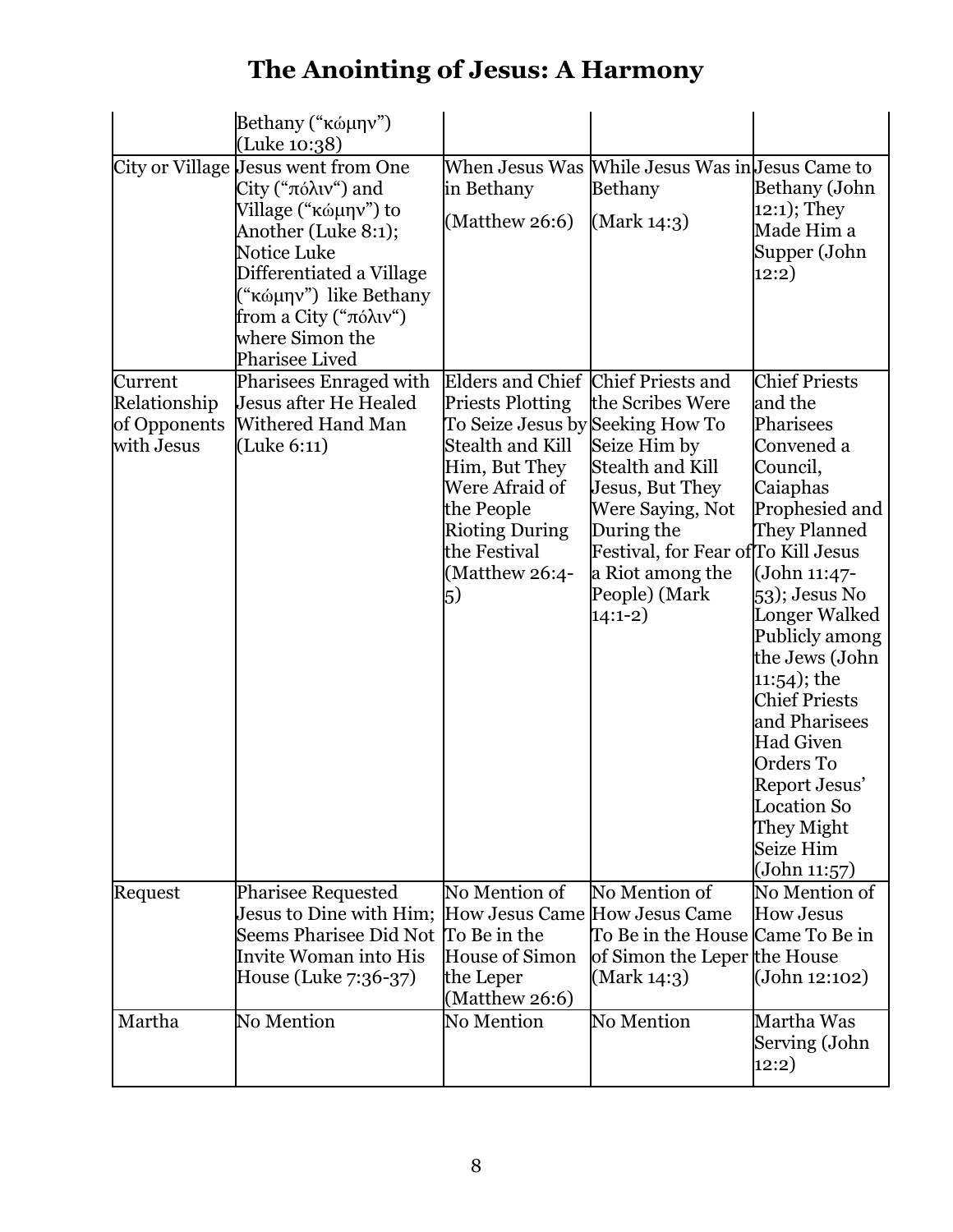| Introduction<br>to Woman  | Woman Learned that<br><b>Jesus There and Came</b><br>with OintmentTo See Jesus (Luke<br>Woman of the City Was<br>a Sinner; Later, Luke<br>Introduces Martha and<br>Mary as New People,<br>Who Live in Village of<br>Bethany (Luke 10:38). | <b>Woman Came to</b><br><b>Him (Matthew</b><br>26:7) | <b>Woman Came</b><br>(Mark 14:3)                         | Mary Took<br>Pound of<br>Perfume (John<br>12:3)                                                                                                                                                                                                                         |
|---------------------------|-------------------------------------------------------------------------------------------------------------------------------------------------------------------------------------------------------------------------------------------|------------------------------------------------------|----------------------------------------------------------|-------------------------------------------------------------------------------------------------------------------------------------------------------------------------------------------------------------------------------------------------------------------------|
| Character of<br>the Woman | Sinner (Luke 7:37 and<br>$7:39$ ); Many Sins (Luke<br>$7:47$ ; Forgiven Much<br>(Luke 7:47); In Contrast,<br>Mary Chose the Good<br>Part with Jesus (Luke<br>$11:42$ :                                                                    | No Mention of<br>Character of<br>Woman               | No Mention of<br>Character of<br>Woman                   | Mary<br>Mentioned as<br><b>Believing that</b><br>Lazarus Would<br><b>Not Have Died</b><br>If Jesus Had<br><b>Been Present</b><br>Earlier (John<br>12:32); Already<br>Well Known to<br>Jesus from<br>John 11<br><b>Resurrection of</b><br>Lazarus, Her<br><b>Brother</b> |
| <b>Action</b> of<br>Woman | Began Kissing the Feet<br>of Jesus as Soon as Jesus His Head<br>Entered (Luke 7:45)                                                                                                                                                       | Poured Vial on<br>(Matthew 26:6)                     | Broke Vial over His Mary Anointed<br>Head (Mark $14:3$ ) | Feet and Wiped<br><b>Feet of Jesus</b><br>(John 12:3)                                                                                                                                                                                                                   |
| Position of<br>Woman      | <b>Standing Behind Jesus,</b><br>at His Feet (Luke 7:38)                                                                                                                                                                                  | No Mention                                           | No Mention                                               | No Mention                                                                                                                                                                                                                                                              |
| Tears                     | Wet Jesus' Feet with Her No Mention<br>Tears (Luke 7:38);                                                                                                                                                                                 |                                                      | No Mention                                               | No Mention                                                                                                                                                                                                                                                              |
| Water                     | Pharisee Gave Jesus No<br>Water for His Feet (Luke<br>7:44)                                                                                                                                                                               | No Mention                                           | No Mention                                               | No Mention                                                                                                                                                                                                                                                              |
| Hair                      | Woman Wiped Feet of<br>Jesus with Her Hair<br>(Luke 7:38: Luke 7:44)                                                                                                                                                                      | No Mention                                           | No Mention                                               | Mary Wiped<br>His Feet with<br>Her Hair (John<br>12:3)                                                                                                                                                                                                                  |
| Kissing                   | Pharisee No Kiss for<br>Jesus; Woman Kissed<br><b>His Feet without Ceasing</b><br>from Time Jesus                                                                                                                                         | No Mention                                           | No Mention                                               | No Mention                                                                                                                                                                                                                                                              |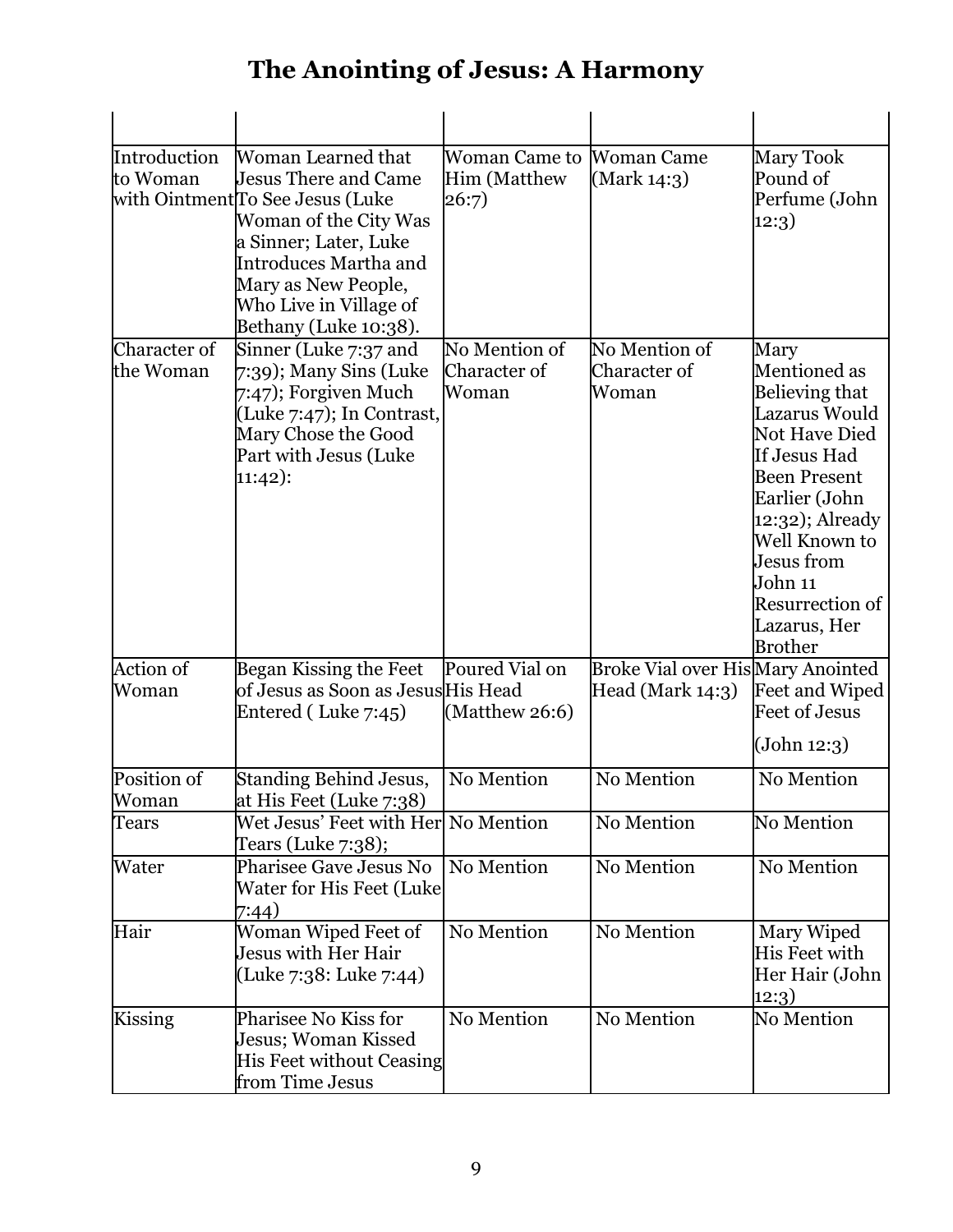|                                | <b>Entered the House</b><br>(Luke 7:38; Luke 7: 45)                                                                                                                                                                                                                                                                                                                               |                                                                                                            |                                                            |                                                                              |
|--------------------------------|-----------------------------------------------------------------------------------------------------------------------------------------------------------------------------------------------------------------------------------------------------------------------------------------------------------------------------------------------------------------------------------|------------------------------------------------------------------------------------------------------------|------------------------------------------------------------|------------------------------------------------------------------------------|
| Feet                           | Wet Jesus' Feet with Her  No Mention<br>Tears (Luke 7:38);<br>Anointed His Feet with<br>Perfume ("μύρω").                                                                                                                                                                                                                                                                         |                                                                                                            | No Mention                                                 | Mary Anointed<br><b>Feet of Jesus</b><br>(John 12:3)                         |
| Head                           | Pharisee Did Not Anoint Woman<br><b>Head of Jesus (Luke</b><br>$7:46$ ); No Mention of<br>Woman Anointing Head (Matthew 26:7)<br>of Jesus                                                                                                                                                                                                                                         | <b>Anointed Head</b><br>of Jesus                                                                           | <b>Poured Perfume</b><br>over Head of Jesus<br>(Mark 14:3) | No Mention                                                                   |
| <b>Body</b>                    | No Mention of Perfume<br>on Body of Jesus                                                                                                                                                                                                                                                                                                                                         | Poured Perfume<br>on Body<br>("σώματός") of<br>Jesus; Prepared<br><b>Body of Burual</b><br>(Matthew 26:12) | Prepared Body for<br>Burial (Mark 14:8)                    | No Mention;<br>She May Keep<br>It for the Day of<br>My Burial<br>(John 12:7) |
|                                | Mary Named   None Mentioned                                                                                                                                                                                                                                                                                                                                                       |                                                                                                            | None Mentioned None Mentioned                              | Mary, Sister of<br>Martha; High<br>Reputation<br>from John 11<br>Passage     |
| <b>Action of</b><br>Pharisee   | Simon Reproved Jesus<br>for Not Knowing<br>Woman Was a Sinner<br>(Luke $7:38$ ) and<br>Allowing the Woman to<br>Touch Him (Luke 7:39);<br>Simon Talked to Himself<br>about Jesus (Luke 7:39)                                                                                                                                                                                      | No Pharisee<br>Mentioned                                                                                   | No Pharisee<br>Mentioned                                   | No Pharisee<br>Mentioned                                                     |
| <b>Failures of</b><br>Pharisee | Simon Failed To Identify No Pharisee<br>Jesus (Luke 7:39);<br><b>Simon Reproved Jesus</b><br>(Luke 7:39); Simon<br>Denied Jesus Was a<br>Prophet (Luke 7:39);<br>Pharisee Would Not Let<br><b>Sinner Touch Pharisee</b><br>(Luke 7:39); Simon Gave<br>No Water for the Feet of<br>Jesus (Luke $7:44$ );<br><b>Simon Gave No Kiss</b><br>When Jesus Entered<br>Simon's House (Luke | Mentioned                                                                                                  | No Pharisee<br>Mentioned                                   | No Pharisee<br>Mentioned                                                     |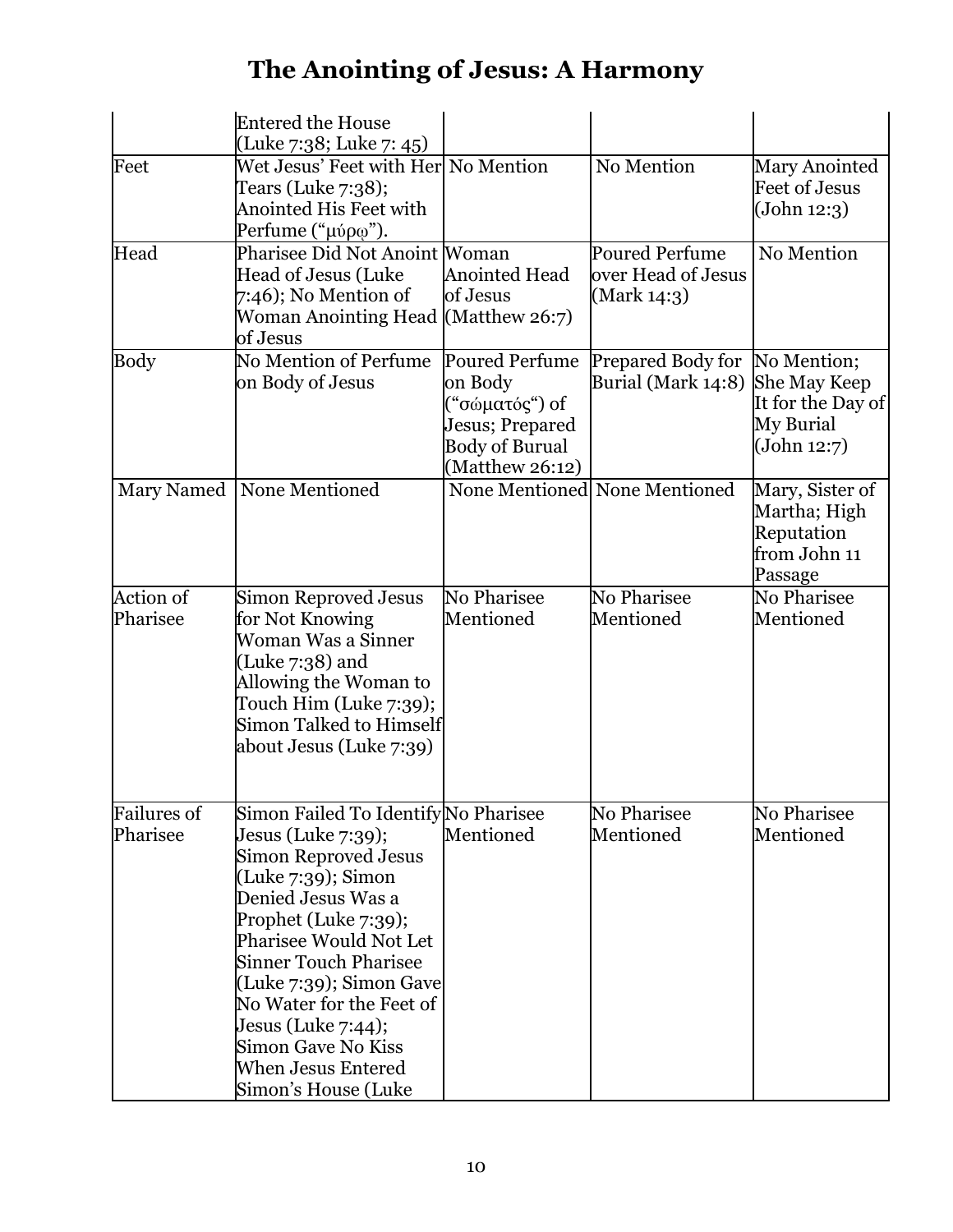| Debtor                        | 7:45); Simon Did Not<br>Anoint Jesus' Head with<br>Oil (Luke 7:46);<br>Parable of the Jesus Taught and<br>Applied to Simon the<br>Parable of the Debtor                                                                                                                                                                                                            | No Parable<br>Mentioned                              | No Parable<br>Mentioned                                                         | No Parable<br>Mentioned                                                                                                 |
|-------------------------------|--------------------------------------------------------------------------------------------------------------------------------------------------------------------------------------------------------------------------------------------------------------------------------------------------------------------------------------------------------------------|------------------------------------------------------|---------------------------------------------------------------------------------|-------------------------------------------------------------------------------------------------------------------------|
| Teaching of<br>Jesus          | (Luke 7:40-50)<br>Gracious Forgiveness of Good Deed of<br>God and Love Dominate Preparing Body<br><b>Account in Luke (Luke</b><br>7:42); Sinner Forgiven<br>Much and Loved Much<br>$(Luke 7:47)$ ; Sinner<br>Anointed Jesus; Sinner<br>Forgiven by Jesus (Luke<br>7:50); Jesus Indicated<br>Woman Now Has Saving<br>Faith (Luke 7:50);<br>Pharisee Unrepentant     | of Jesus for<br><b>Burial (Matthew</b><br>26:13)     | Good Deed of<br>Preparing Body of<br><b>Jesus for Burial</b><br>(Mark 14:9)     | Keep Burial<br>Custom ("it')<br>and It is Good:<br>Good To<br>Prepare Jesus<br>for Burial (John<br>12:7)                |
| Simon                         | <b>Common Name: Peter</b><br>(Mathew 4:18); Simon<br>the Zealot (Matthew<br>10:4); Simon, Brother of<br>Jesus (Matthew 13:66);<br>Simon the Leper<br>(Mathew 26:6; Mark<br>$14:3$ ; Simon of Cyrene<br>(Matthew 27:32); Simon<br>the Pharisee (Luke<br>7:40); Simon Iscariot<br>(John 6:71); Simon the<br>Magician (Acts 8:9);<br>Simon the Tanner (Acts<br>9:43); | Simon the Leper<br>(Matthew $26:6$ )                 | Simon the Leper<br>(Mark 14:3)                                                  | No Simon<br>Mentioned                                                                                                   |
| Alabaster Vial Alabaster Vial | ("κομίσασαἀλάβαστρον"<br>(Luke 7:38)                                                                                                                                                                                                                                                                                                                               | Alabaster Vial<br>("ἀλάβαστρον")<br>$(Mat$ hew 26:7) | Alabaster Vial<br>("ἀλάβαστρον")<br>(Mark 14:3)                                 | No Alabaster<br><b>Vial Mentioned</b>                                                                                   |
| Anointing                     | Perfume ("μύρου")<br>(Luke 7:37; Luke 7:46)                                                                                                                                                                                                                                                                                                                        | Perfume<br>("μύρου")<br>$(Mat$ hew 26:7)             | Perfume ("μύρου");<br><b>Pure Nard</b><br>("νάρδου<br>πιστικῆς")<br>(Mark 14:3) | Perfume<br>("μύρου") of<br>Pure Nard<br>("νάρδου<br>πιστικῆς")<br>(John 12:2);<br><b>House Filled</b><br>with Fragrance |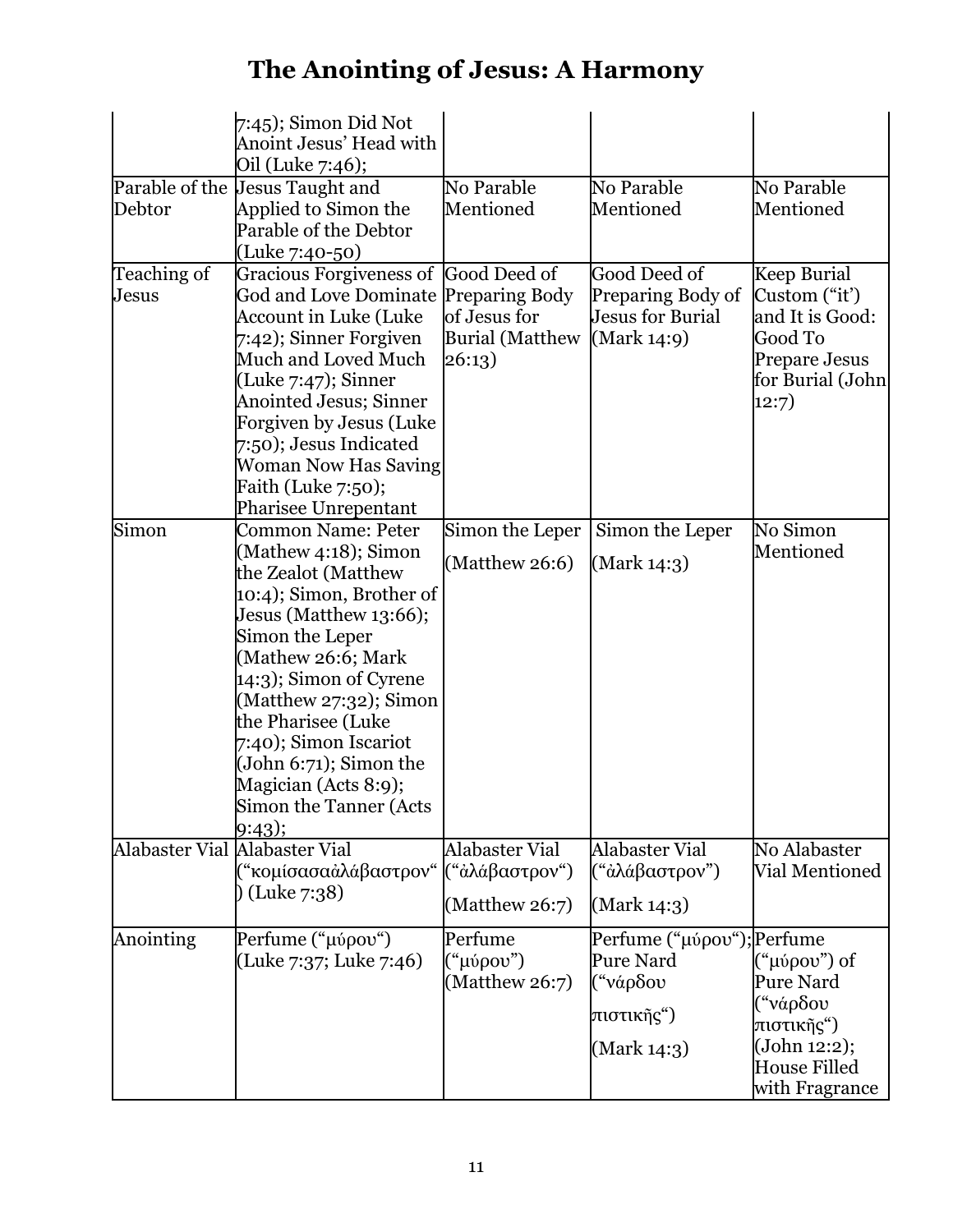|                                      |                                                                                                                                                                                        |                                                                                                    |                                                                                                            | of Perfume<br>(John 12:3)                                                                           |
|--------------------------------------|----------------------------------------------------------------------------------------------------------------------------------------------------------------------------------------|----------------------------------------------------------------------------------------------------|------------------------------------------------------------------------------------------------------------|-----------------------------------------------------------------------------------------------------|
| Position of<br>Jesus                 | Reclining at Table (Luke Reclining at<br>7:37)                                                                                                                                         | <b>Table (Matthew</b><br>26:7)                                                                     | <b>Reclining at Table</b><br>(Mark 14:3)                                                                   | Reclining at<br>Table (John<br>12:2)                                                                |
| Cost                                 | No Mention of Cost                                                                                                                                                                     | Very Costly<br>("βαρυτίμου")<br>(Matthew 26:7);<br>Sold for High<br><b>Price (Matthew</b><br>26:9) | Very Costly<br>("πολυτελοῦς")<br>(Mark 14:3); Three<br>Hundred Denarii<br>(Mark $14:5$ )                   | Very Costly<br>("πολυτίμου")<br>(John 12:2);<br>Three Hundred<br>Denarii (John<br>12:5)             |
| Weight                               | None Mentioned                                                                                                                                                                         | None Mentioned None Mentioned                                                                      |                                                                                                            | One Pound<br>("λίτραν")<br>(John 12:3)                                                              |
| <b>Broke Vial</b>                    | Not Mentioned                                                                                                                                                                          | Not Mentioned                                                                                      | <b>Broke the Vial</b><br>(Mark 14:3)                                                                       | Not Mentioned                                                                                       |
|                                      | Judas Iscariot Selected as Disciple<br>(Luke 6:16); No Disciple Present; Judas<br>Mentioned                                                                                            | <b>Disciples</b><br><b>Not Mentioned</b><br>by Name                                                | Disciples Present;<br>Judas Not<br>Mentioned by<br>Name                                                    | Judas Iscariot<br><b>Intending To</b><br><b>Betray Jesus</b><br>(John 12:4)                         |
| Betrayal of<br>Jesus                 | No Mention                                                                                                                                                                             | No Mention                                                                                         | No Mention                                                                                                 | Judas Intended<br>to Betray Jesus<br>(John 12:4)                                                    |
| Judas the<br>Thief                   | <b>No Mention</b>                                                                                                                                                                      | No Mention                                                                                         | <b>No Mention</b>                                                                                          | Judas Pilfered<br>Money from the<br><b>Money Box</b><br>(John 12:6)                                 |
| Mary<br>Magdalene                    | Mary Magdalene<br><b>Introduced as Woman</b><br><b>From Whom Seven</b><br>Demons Went Out (Luke<br>8:2); Unrelated to<br><b>Anointing</b> ; First appears<br>after anointing of Luke 7 | No Mention                                                                                         | <b>No Mention</b>                                                                                          | No Mention                                                                                          |
| Sins                                 | Forgiveness of Woman Forgiven for<br>Her Many Sins (Luke<br>7:49)                                                                                                                      | No Mention                                                                                         | <b>No Mention</b>                                                                                          | No Mention                                                                                          |
| <b>Other Dinner</b><br><b>Guests</b> | Other Dinner Guests at<br>the Table with Jesus<br><b>Question How Jesus</b><br><b>Could Forgive Sins</b><br>(Luke 7:49)                                                                | Disciples only<br>$(Mat$ thew 26:8)                                                                | <b>Uncertain: "Some</b><br>Were Indignant"<br><b>Probably Referring</b><br>to Dinner Guests<br>(Mark 14:4) | Lazarus (John<br>12:2); Judas<br>Iscariot (John<br>12:4); No Other<br><b>Disciples</b><br>Mentioned |
| Presence of<br><b>Disciples</b>      | No Disciples Mentioned                                                                                                                                                                 | <b>Disciples</b><br>Mentioned                                                                      | Uncertain: "Some<br>Were Indignant"                                                                        | Judas Only<br>Disciple                                                                              |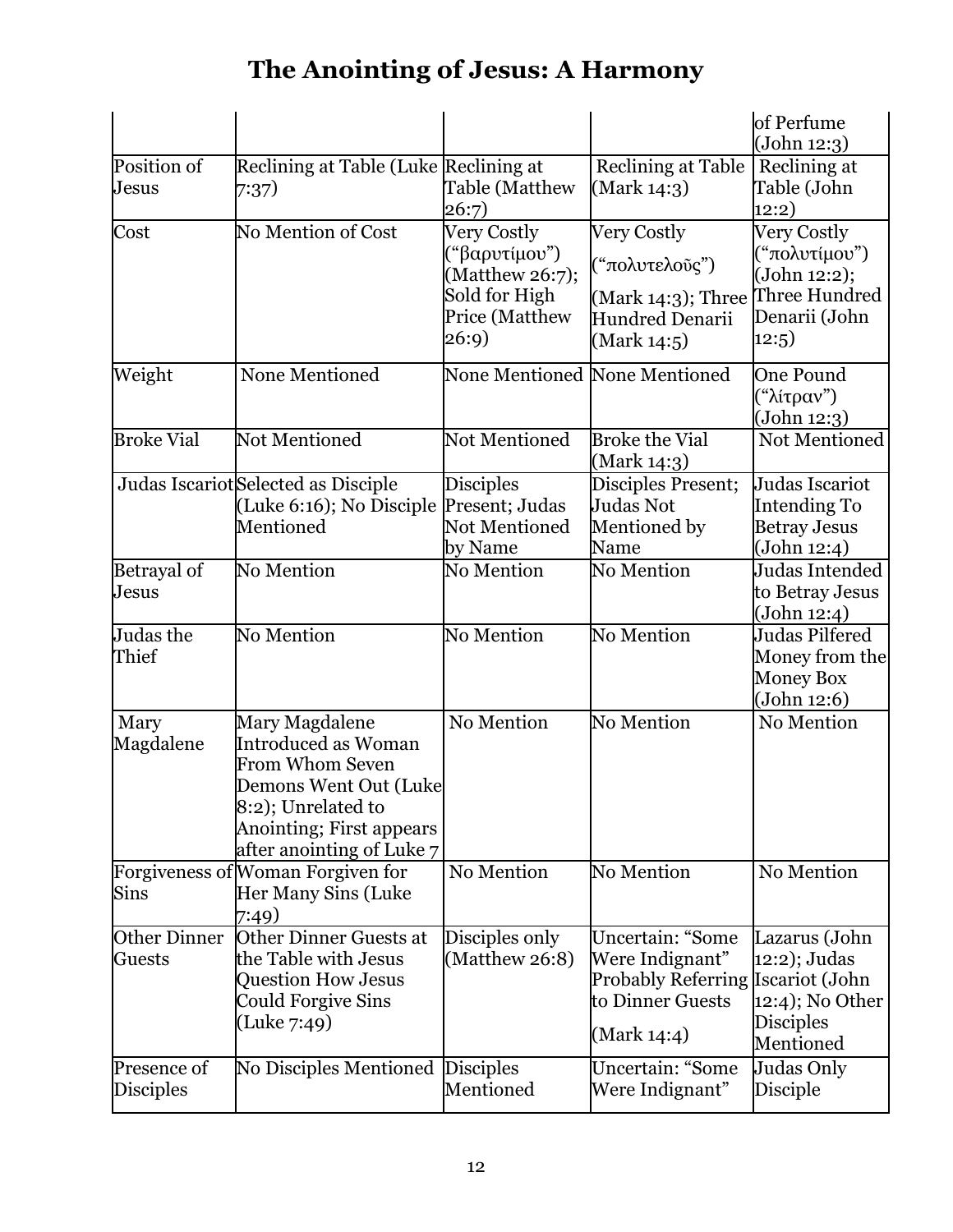|                                        |                                          | (Matthew $26:8$ )                                                                                                      | Probably Referring Mentioned as<br>to Dinner Guests<br>(Mark 14:4)              | <b>Present</b> ; Notice<br>They Made<br>"Him" Jesus<br>(Singular)<br>Supper, But<br>Lazarus and<br>Judas Iscariot<br>Present Also,<br>Perhaps Others                                   |
|----------------------------------------|------------------------------------------|------------------------------------------------------------------------------------------------------------------------|---------------------------------------------------------------------------------|----------------------------------------------------------------------------------------------------------------------------------------------------------------------------------------|
| <b>Reaction of</b><br><b>Disciples</b> | No Mention of Disciples                  | <b>Disciples</b><br>Indignant<br>("ἠγανάκτησαν")<br>with Waste<br>("ἀπώλεια")(Matt<br>hew 26:8)                        | Some Indignant<br>("ἀγανακτοῦντες")<br>with Waste<br>("ἀπώλεια")<br>(Mark 14:4) | Only Judas<br>Mentioned as<br>Disciple (John<br>$12:4$ ); No<br>Indignation<br>Explicitly<br>Mentioned:<br>Judas Objected<br>(John 12:4-6)                                             |
| Advice of<br><b>Disciples</b>          | No Mention of Disciples Sell Perfume for | High Price and<br>Give to the Poor<br>(Matthew 26:9)                                                                   | Sell Perfume and<br>Give to Poor (Mark Complained<br>14:5)                      | Judas<br>that Money<br><b>Could Be Used</b><br>for Poor (John<br>$12:4-6)$                                                                                                             |
| <b>Disciples</b><br>Criticize Jesus    | No Mention of Disciples                  | Disciples Called<br>the Anointing a<br>Waste of Money<br>(Matthew 26:9)                                                | Some Called the<br>Anointing a Waste<br>of Money<br>(Mark 14:4)                 | Judas Criticized<br>Jesus for<br>Anointing; He<br>Wanted the<br>Perfume Sold<br>and Given to<br>the Poor, and<br>that Judas<br>Might Pilfer<br>Some of the<br>Money (John<br>$12:5-6)$ |
| <b>Disciples</b><br>Criticize<br>Woman | No Mention of Disciples Disciples Called | the Anointing a<br>Waste of Money<br>(Matthew 26:9);<br>Why Do You<br><b>Bother the</b><br>Woman<br>$(Mat$ thew 26:10) | Disciples Were<br>Scolding<br>("ενεβριμῶντο")<br>the Woman (Mark<br>14:5)       | Judas Criticized<br>Mary for<br>Anointing; He<br>Wanted the<br>Perfume Sold<br>and Given to<br>the Poor, and<br>that Judas<br><b>Might Pilfer</b><br>Some of the                       |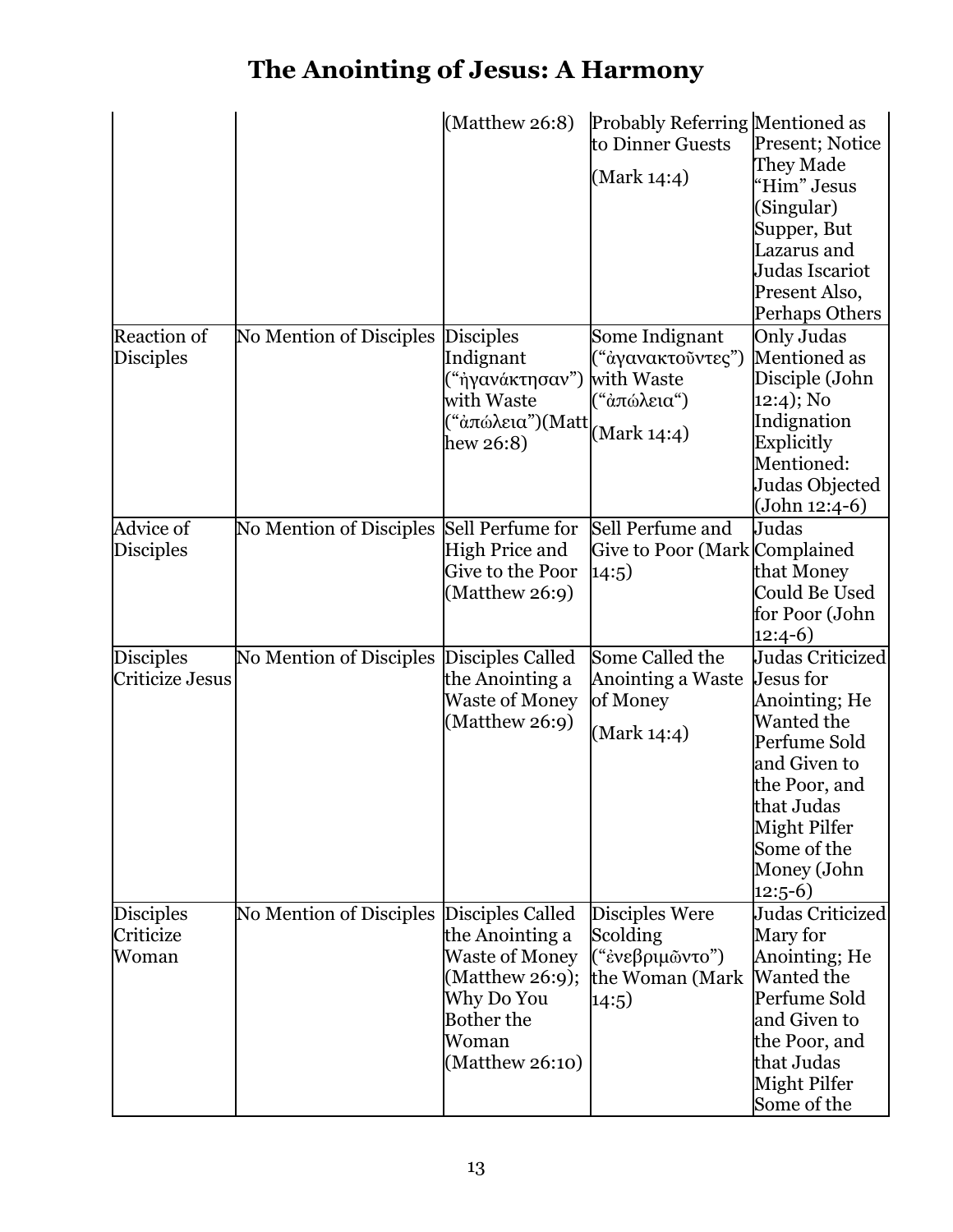|                                                        |                                                                                            |                                                                                                        |                                                                                                                                                 | Money (John<br>$12:5-6)$                                                                                                                          |
|--------------------------------------------------------|--------------------------------------------------------------------------------------------|--------------------------------------------------------------------------------------------------------|-------------------------------------------------------------------------------------------------------------------------------------------------|---------------------------------------------------------------------------------------------------------------------------------------------------|
| <b>Reaction of</b><br>Jesus to the<br><b>Disciples</b> | No Mention of Disciples                                                                    | Why do You<br>Bother ("κόπους<br>παρέχετε") the<br>Woman<br>(Matthew 26:10) ("κόπους                   | Let Her Alone<br>("Άφετε αύτήν")<br>(Mark $14:6$ ); Why<br>Do You Bother Her Alone ("Άφες<br>παρέχετε") ?<br>(Mark 14:6)                        | Jesus<br>Confronted<br>Judas: Let Her<br>αὐτήν") (John<br>12:7)                                                                                   |
| <b>Good Deed</b>                                       | No Expression of Good<br>Deed                                                              | <b>Jesus Said</b><br>Woman Had<br>Done a Good<br>Deed ("ἔργον<br>καλòv") to Jesus<br>$(Mat$ hew 26:10) | She Has Done a<br>Good Deed ("καλὸν Explicitly<br>ἔργον") to Jesus<br>(Mark 14:6)                                                               | No Good Deed<br>Mentioned:<br>Implied that<br><b>Good Deed Was</b><br><b>Prepared Jesus</b><br>for the Day of<br><b>His Burial</b><br>(John 12:7) |
| <b>Jesus Praises</b><br>the Woman                      | You Love Much, Having<br>Been Forgiven Much;<br>Your Faith Has Saved<br>You (Luke 7:47-50) | Good Deed:<br><b>Prepared Body</b><br>for Burial<br>(Matthew $26:12$ )                                 | Good Deed:<br>Prepared Body for<br>Burial (Mark 14:8)                                                                                           | Praise for<br>Preparation of<br>Jesus for the<br>Day of Burial<br>(John 12:7)                                                                     |
| The Poor                                               | No Mention of the Poor                                                                     | Money for the<br>Poor; Jesus Said Poor; Jesus said<br>Them (Matthew<br>$26:8-11)$                      | Disciples Wanted Disciples Wanted<br>Money for the<br>Poor Always with You Can Do Good<br>to the Poor<br>Always(Mark 14:4- Always with          | Judas Had No<br>Concern for the<br>Poor (John<br>12:6): Jesus<br><b>Said Poor</b><br>You (John 12:4-<br>8)                                        |
| Presence of<br>Jesus                                   | No Promise of Presence                                                                     | You Do Not<br>("ἐμὲ δὲ οὐ<br>πάντοτε ἔχετε")<br>$(Mat$ thew 26:11)                                     | You Do Not Always You Do Not<br>Always Have Me Have Me ("έμε δε<br>ού πάντοτε ἔχετε")<br>(Mark 14:7)                                            | <b>Always Have</b><br>Με ("έμὲ δὲ οὐ<br>πάντοτε ἔχετε")<br>(John 12:8)                                                                            |
| Preparation<br>for Burial                              | <b>No Mention of Burial</b>                                                                | <b>She Prepared</b><br><b>Jesus for Burial</b>                                                         | She Anointed Body She Prepared<br>beforehand for<br>(Matthew 26:12) Burial (Mark 14:8)                                                          | for the Day of<br>the Burial of<br>Jesus (John<br>12:7)                                                                                           |
| Jesus                                                  | Last Words to "Your Faith Has Saved<br>Woman from You; Go in Peace"                        | of Woman<br>Spoken in                                                                                  | Wherever Gospel Wherever Gospel<br>Preached, Deeds Preached, Deeds of Always Have<br>this Woman<br>Spoken in Memory 12:8)<br>of Her (Mark 14:9) | "You Do Not<br>Me" (John                                                                                                                          |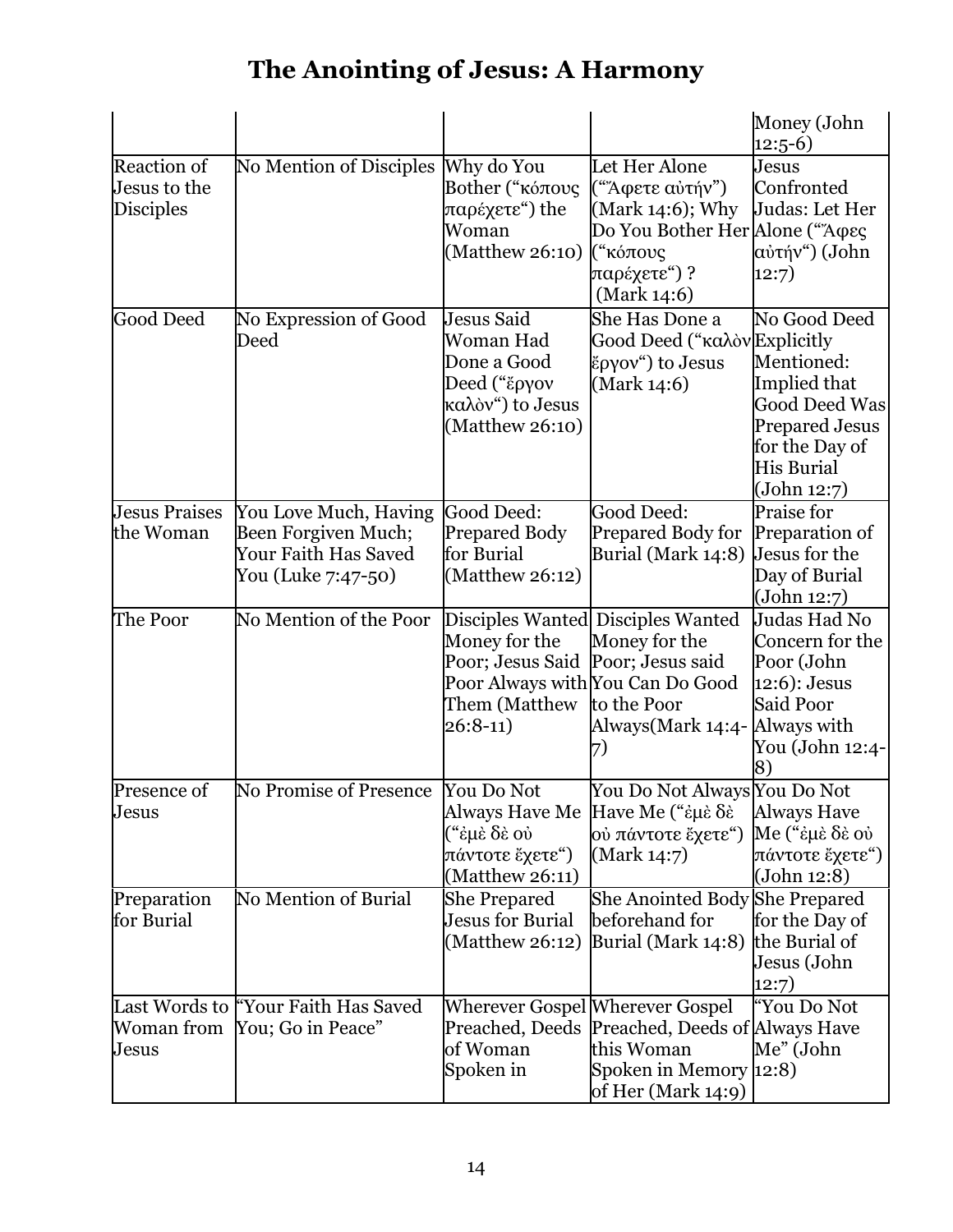| Memory of Her      |  |
|--------------------|--|
| (Matthew $26:13$ ) |  |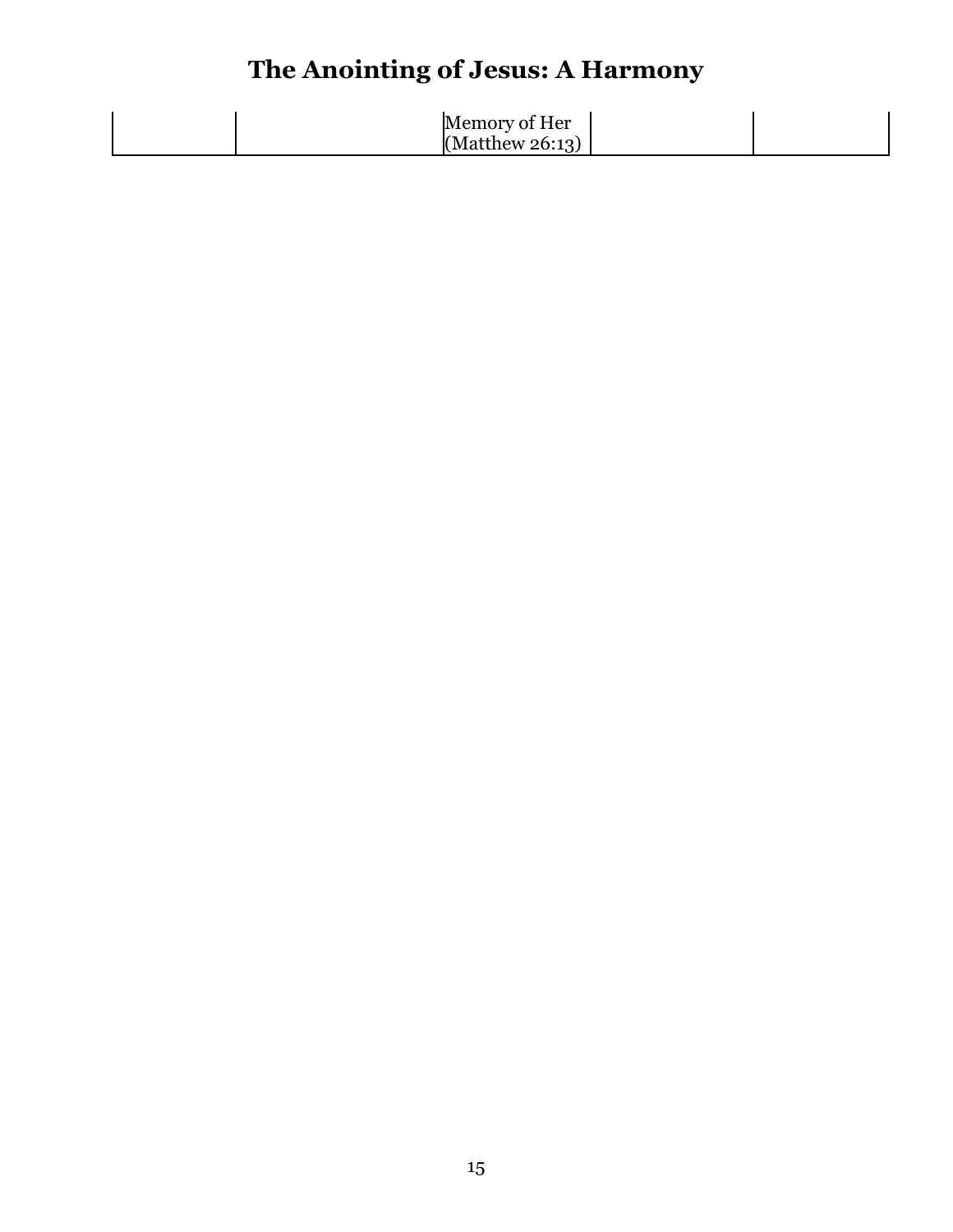# **The First Anointing**

### **House of Simon the Pharisee**

#### **Luke 7:36-50**

<span id="page-15-0"></span>In Luke 7, an unnamed woman appeared at the house of Simon the Pharisee. You can review the chart above to see all the differences between this account of anointing, but I will highlight a few strong reasons to believe this anointing stands separately.

1.1 **Different Location**. In Luke 7, the anointing occurred in an unnamed city ("πόλει"), apparently in Galilee. In Luke 10:38, Luke identified the village of Bethany ("κώμην"), apparently the Bethany near Jerusalem, in Judea. He used different words to distinguish a "village" from a "city." Therefore, Luke considered Bethany a village, but the anointing Luke described occurred in an unnamed city. Therefore, the location in Luke does not point to the village of Bethany as the place of anointing, but rather to an unnamed city.

1.2 **Different Time**. In Luke 7, the anointing takes place long before the Triumphal Entry of Jesus into Jerusalem (Luke 19:28). Please recall that Luke indicated that his gospel followed a chronological pattern (Luke 1:3), so the later chapters are later events. In Luke, after the anointing in chapter 7, the itinerary of Jesus has a long schedule of events before the Triumphal Entry. Therefore, the anointing in Luke 7 occurred long before the other accounts of the anointing of Jesus.

1.3. **Different Substance**. Luke 7 concerns a notorious sinner and a selfrighteous Pharisee. Jesus told Simon the Pharisee a parable about love and forgiveness. All the other anointing accounts concern a woman preparing Jesus for burial and her praise. None of them concern a parable of forgiveness and words to a Pharisee about forgiveness.

1.4. **Mary**. In Luke 7, the notorious sinner is never named. Furthermore, Luke mentions Mary, Martha and Lazarus in Luke 10:38 and introduces them as if for the first time. Only in John 12:3 does the Bible record that a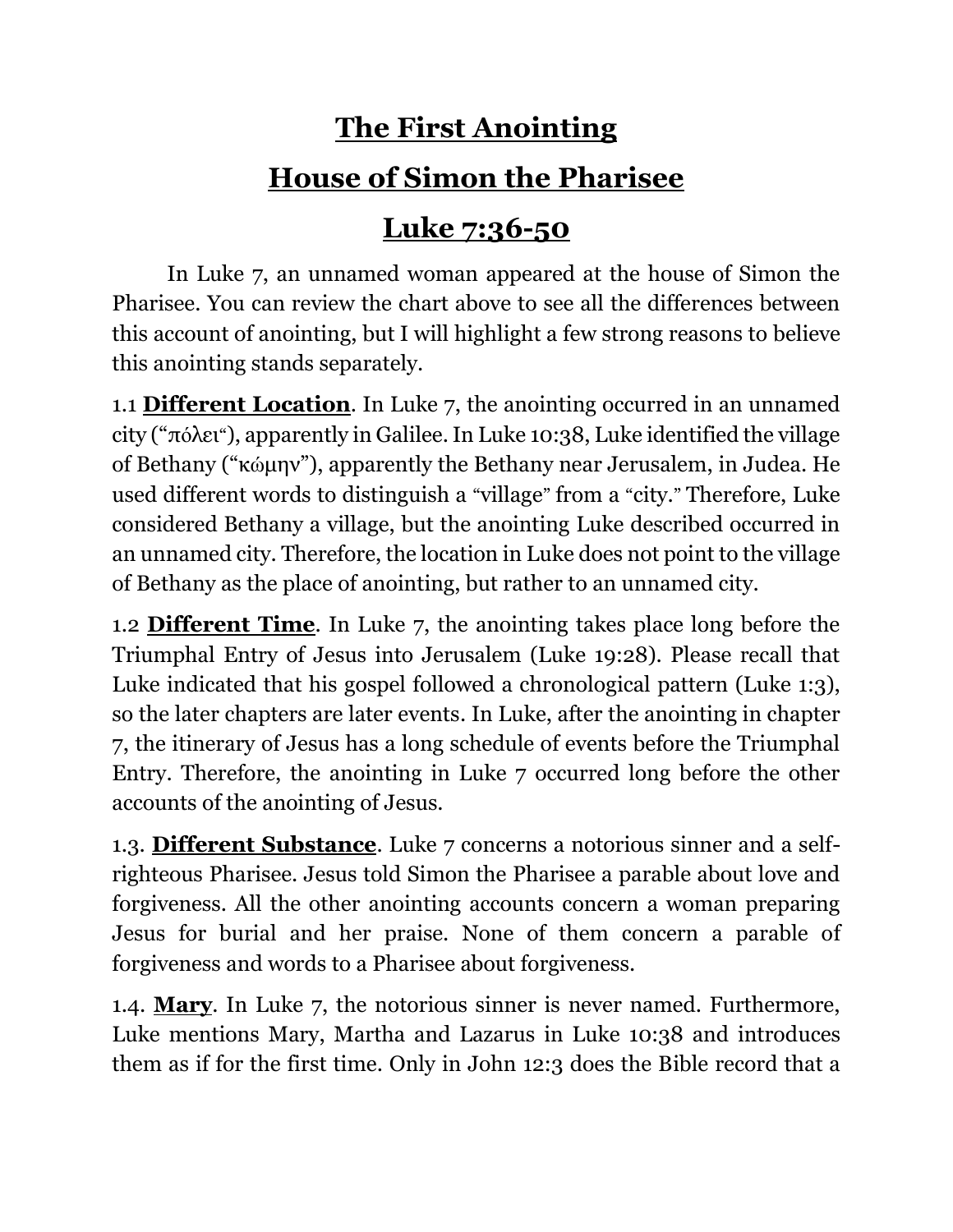Mary anointed Jesus. All the other accounts do not name the woman anointing Jesus.

1.5. **Simon**. In Luke 7, Simon the Pharisee invited Jesus to dinner. Simon was a common name in the New Testament: Peter (Mathew 4:18); Simon the Zealot (Matthew 10:4); Simon, Brother of Jesus (Matthew 13:66); Simon the Leper (Mathew 26:6; Mark 14:3); Simon of Cyrene (Matthew 27:32); Simon the Pharisee (Luke 7:40); Simon Iscariot (John 6:71); Simon the Magician (Acts 8:9); Simon the Tanner (Acts 9:43). Therefore, any claim that the Simon in the other accounts was the same Simon must overcome the simple probability that it was not the same Simon, because of the number of other Simons mentioned in the New Testament. The Gospel writers specifically identified two Simons associated with the accounts of the anointing of Jesus, one a Pharisee and the other a leper.

Based upon all the factors above, and the details in the chart above, the anointing of Luke 7 was different from the anointing accounts described in the other Gospels.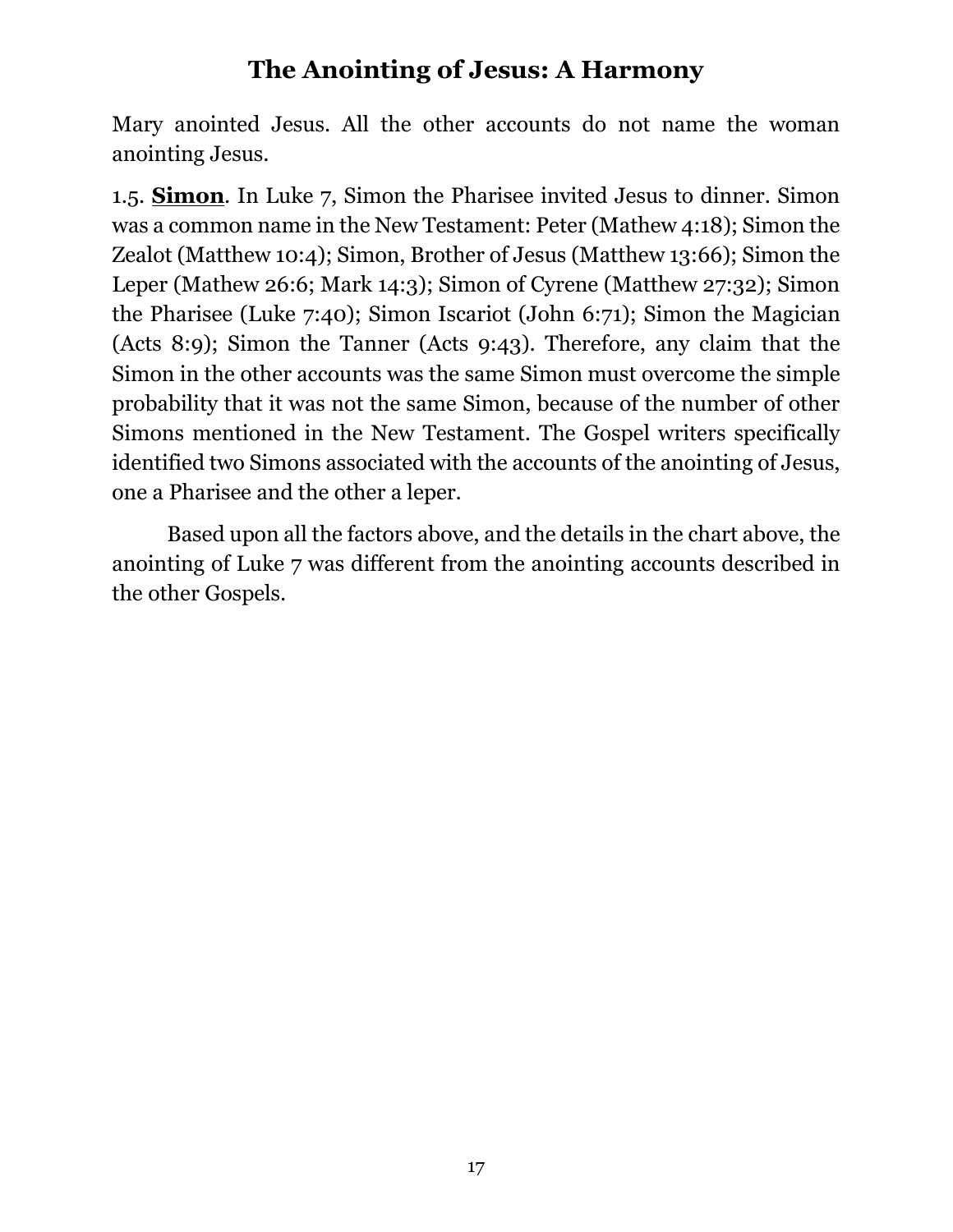# **The Second Anointing**

#### **Mary Anoints Jesus**

#### <span id="page-17-0"></span>**Matthew 26:6-13; Mark 14:1-9; John 12:1-8**

2.1 **Different Location.** In John 12, the location of the anointing is undisclosed. Martha served dinner to Jesus, but the location of the dinner was not specified. In Matthew and Mark, the dinner took place at the home of Simon the Leper. Martha may have served dinner for Jesus and His disciples at the home of Simon the Leper.

2.2 **Different Time.** Time becomes a bigger issue with the accounts in Matthew, Mark and Luke. Some people have noticed that the dating of Matthew (two days before Passover–Matthew 26:1-5) and Mark (two days before the Passover and the Unleavened Bread–Mark 14:1) pertains to the time of the plot to kill Jesus, and not the time of the anointing. The anointing appears in Matthew and Mark as a parenthesis, inserted at the place in their narratives that fits the best. While John did not write his Gospel along the lines of strict chronology (as Luke did), John did use some time markers. John placed the time of the anointing apparently six days before the Passover (John 12:1) and the day before the Triumphal Entry (John 12:12). Therefore, this timing would permit all three Gospel accounts to harmonize on time. Therefore, possibly all the accounts in John, Matthew and Mark all happened at the same time, and in the same place, at the home of Simon the Leper on the day before the Triumphal entry.

2.3 **Different Substance.** In Matthew, Mark, and John, the anointing concerns preparation for burial. In Matthew, the disciples objected to the anointing of Jesus. In Mark, some people objected to the anointing of Jesus. In John, Judas Iscariot objected to the anointing of Jesus. In Matthew, Mark and John, the text speaks about the woman anointing Jesus for burial, and the good work of Mary in performing the anointing. Therefore, the substance seems very similar in the accounts of Matthew, Mark and John.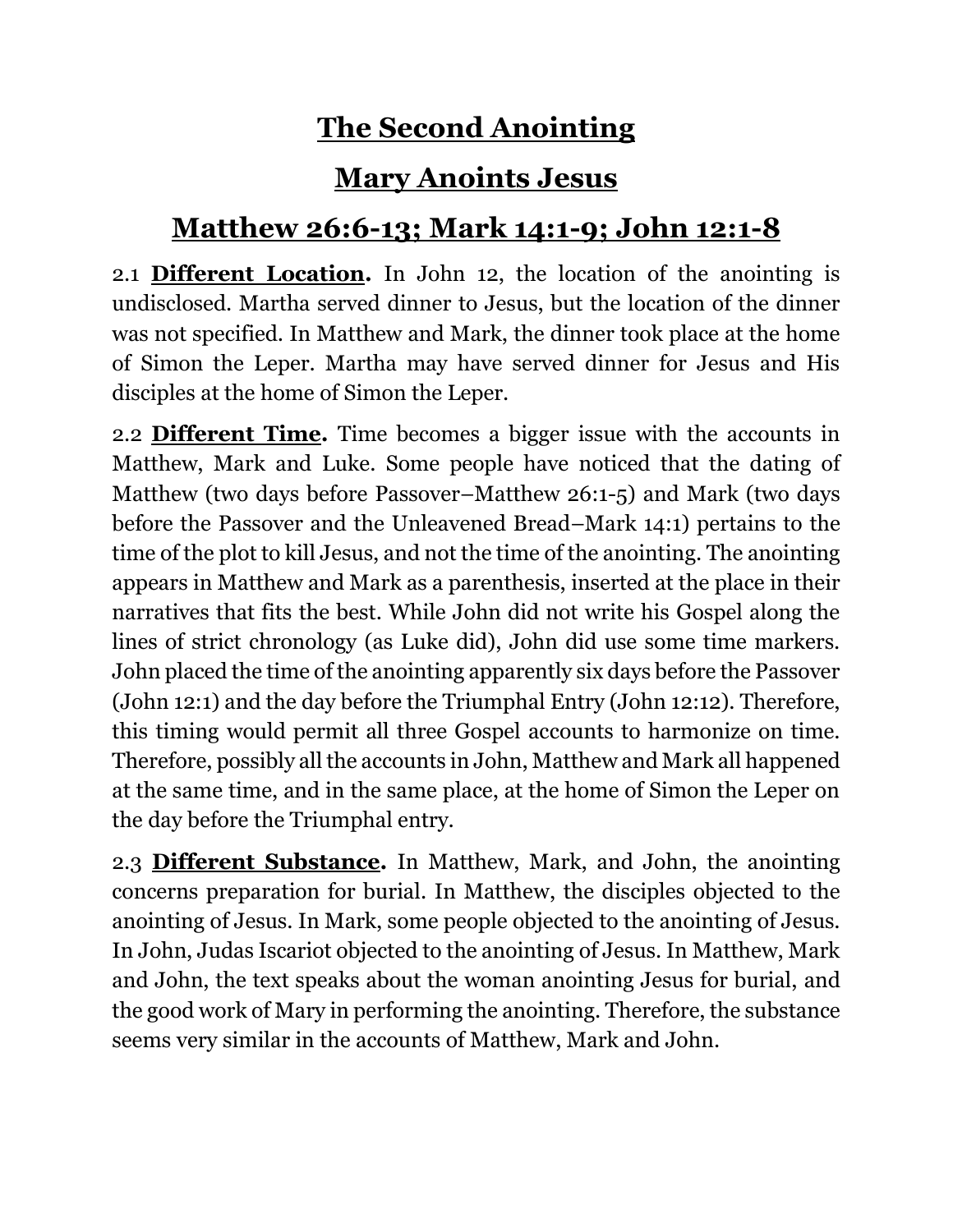2.4 **Judas the Betrayer**. Two events present timing issues related to the anointing of Jesus: (1) the agreement among the religious leaders to find a time to seize and kill Jesus, but not during the Passover festival for fear of the crowds of Jews (Matthew 26:3-4 and Mark 14:1-2) ("the Council Agreement"); and (2) the agreement of Judas with those religious leaders for Judas to betray Jesus into their hands (Matthew 26:14-16 and Mark 14:10- 11) ("the Judas Agreement"). In both Matthew and Mark, the account of the anointing of Jesus is placed between the Council Agreement and the Judas Agreement. Therefore, Matthew and Mark obviously placed the anointing account there to bring context to the two agreements (please remember that only Luke claimed his sequence of events was chronological and he placed the two agreements back to back) (Luke 22:1-6). Many salient questions arise related to these timing issues of the two agreements and the anointing of Jesus.

2.5 **The Chronology of the Council Agreement and the Judas Agreement**. In Luke 22:1-2, the religious leaders were seeking together how to put Jesus to death, but they feared the crowds of people. In Luke 22:3-6, we see that the Judas Agreement took place after the Triumphal Entry (Luke 19:28-44). Notice that Luke does not place any anointing in between the Council Agreement and the Judas Agreement. Because Luke employed a consecutive chronology, we must examine the order of events to determine the timeline of the Triumphal Entry, the Council Agreement and Judas Agreement. Therefore, we must also reexamine the chronology of the anointing in Matthew and Mark to harmonize the Triumphal Entry, the Council Agreement, and the Judas Agreement.

2.5.1 **The Matthew Chronology of Betrayal**. The timing issue of the anointing turns upon the how the Council Agreement relates to accounts of the anointing of Jesus. Did Matthew place the anointing, which may have happened earlier, in the middle of the two agreements? The time words in Matthew 26:1 ("When had finished"–"Καὶ ἐγένετο ὅτε ἐτέλεσεν") and Matthew 26:3 ("Then"–"Τότε") pertain to the agreement of the religious leaders to put Jesus to death, and not necessarily to the anointing time. Therefore, nothing in the timing words of Matthew 26:1-3 necessarily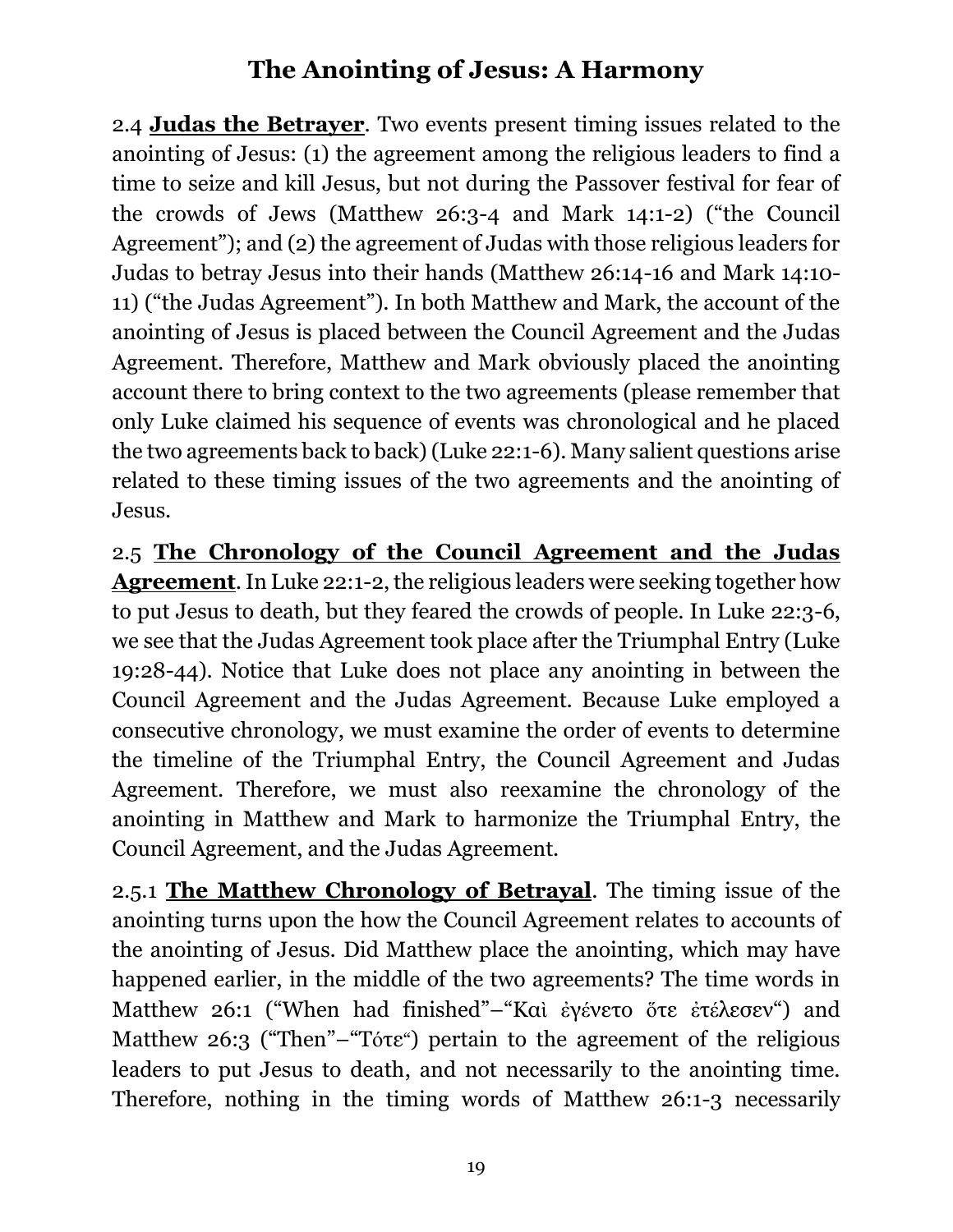pertains to the time of the anointing, but appears rather to be connected to the timing of the Council Agreement. After Matthew's account of the anointing of Jesus, we see another timing word in Matthew 26:14. There, the term "Then" ("Τότε") begins the account the Judas Agreement. The original language in Matthew 26:14 for "Then" ("Τότε") [marks consecutive time in](https://christassembly.org/key-to-prophecy%e2%94%82matthew-24-%e2%94%82-christ-assembly-%e2%94%82eschatology-%e2%94%82-tote-tauta-and-mathete-analytics/)  [Matthew.](https://christassembly.org/key-to-prophecy%e2%94%82matthew-24-%e2%94%82-christ-assembly-%e2%94%82eschatology-%e2%94%82-tote-tauta-and-mathete-analytics/) But the question remains, what time is linked here? Is the Judas Agreement linked in time with the anointing? Or, is the Judas Agreement linked with the Council Agreement? The Gospel of John provides strong chronological evidence to place the anointing by Mary before the triumphal entry of Jesus into Jerusalem. John told us that Mary anointed Jesus in Bethany six days before the Passover, where He had raised Lazarus from the dead (John 12:1). John clearly indicated that Jesus was anointed before the triumphal entry (John 12:12). Furthermore, Matthew did not use the chronological term "Then" ("Τότε") to describe the anointing in Bethany, but rather the phrase "but while Jesus was in Bethany" ("Τοῦ δὲ Ἰησοῦ γενομένου ἐν Βηθανίᾳ") (Matthew 26:6). Matthew inserted the anointing account at Matthew 26:6 to explain what happened previously at Bethany. Therefore, in Matthew 26:6, Matthew did not describe the time of anointing in Bethany. So, Matthew did not contradict the chronology provided by John. Please recall that Luke placed the Judas Agreement (Luke 22:3-6) immediately following the Council Agreement (Luke 22:1-2) and after the Triumphal Entry (Luke 19:28-44) and before the Feast of Unleavened Bread (Luke 22:1), which was called the Passover (Luke 22:1-2). Therefore, to simplify, we know the general chronology: (1) the Triumphal Entry; (2) the Council Agreement; (3) the Judas Agreement; (4) the Passover. Therefore, if we take the Matthew account of the anointing as parenthetical (inserted out of time, meaning it was inserted in the text between the Council Agreement and the Judas Agreement, but it happened earlier), then we have resolved all time issues. We may diagram the proposed order of events.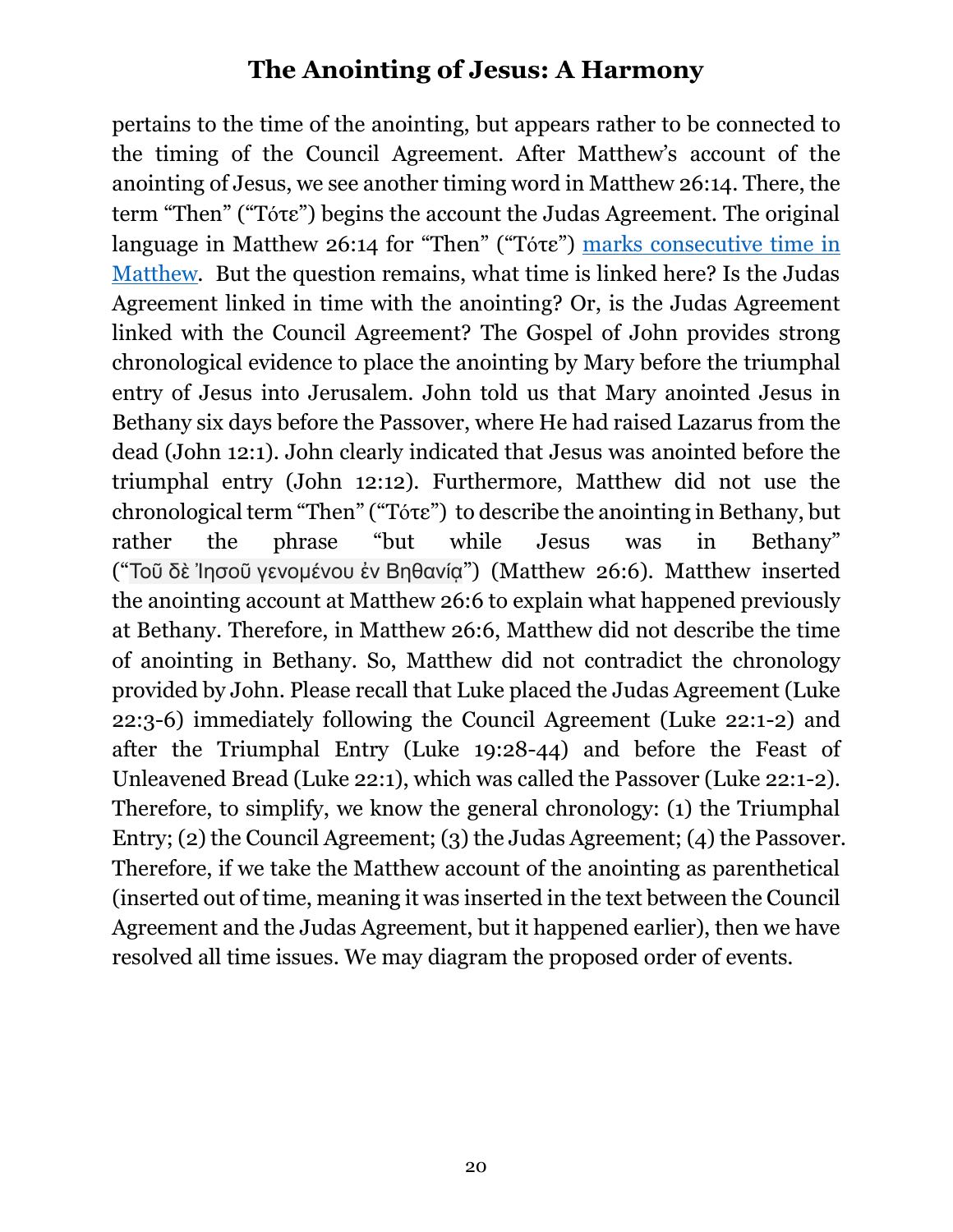

But we will have to see if the other Gospel accounts of the anointing permit this parenthesis.

2.5.2 **The Mark Chronology of Betrayal**. In Mark 14:1, Mark began with "Now was" ("ην δὲ"). He referred to the Passover being two days away. At that time, the Council Agreement took place. In Mark 14:3, Mark began the account of the anointing with "While He was in Bethany" ("Καὶ ὄντος αὐτοῦ ἐν Βηθανίᾳ"), similar to Matthew's description of the anointing. This timing phrase does not necessarily mean consecutive time or contemporaneous time. In Mark 14:66, "As Peter was below" ("Καὶ ὄντος τοῦ Πέτρου κάτω"– the only other use of "Καὶ ὄντος" in the Gospel of Mark), Peter was probably below when one of the servant girls appeared, and not necessarily related to the time of the preceding verses. The force of the participle "being" ("ὄντος") certainly and primarily relates to the time of the action of the main verb in both Mark 14:3 and Mark 14:66. The context both immediate and wider must determine this timing issue. So, the phrase "While He was in Bethany" probably relates to the main verb of Mark 14:3 ("came") describing the woman who came while Jesus was reclining in Bethany. Therefore, nothing in the Greek text compels a time connection to the Council Agreement or the Judas Agreement which follows. Likewise, in Mark 14:10, "Then Judas Iscariot . . ." marks the time Judas made his agreement. The original language for "Then" ("Καὶ") does not necessarily mean consecutive time in Mark, but may mean merely "and" another event happened. Even if the term "Then" marks consecutive time, the link could be to the Council Agreement, consistent with Luke, so that the Judas Agreement follows the Council Agreement. Therefore, the anointing account in Mark harmonizes with the other accounts if Mark inserted the anointing account as a parenthesis between the Council Agreement and Judas Agreement.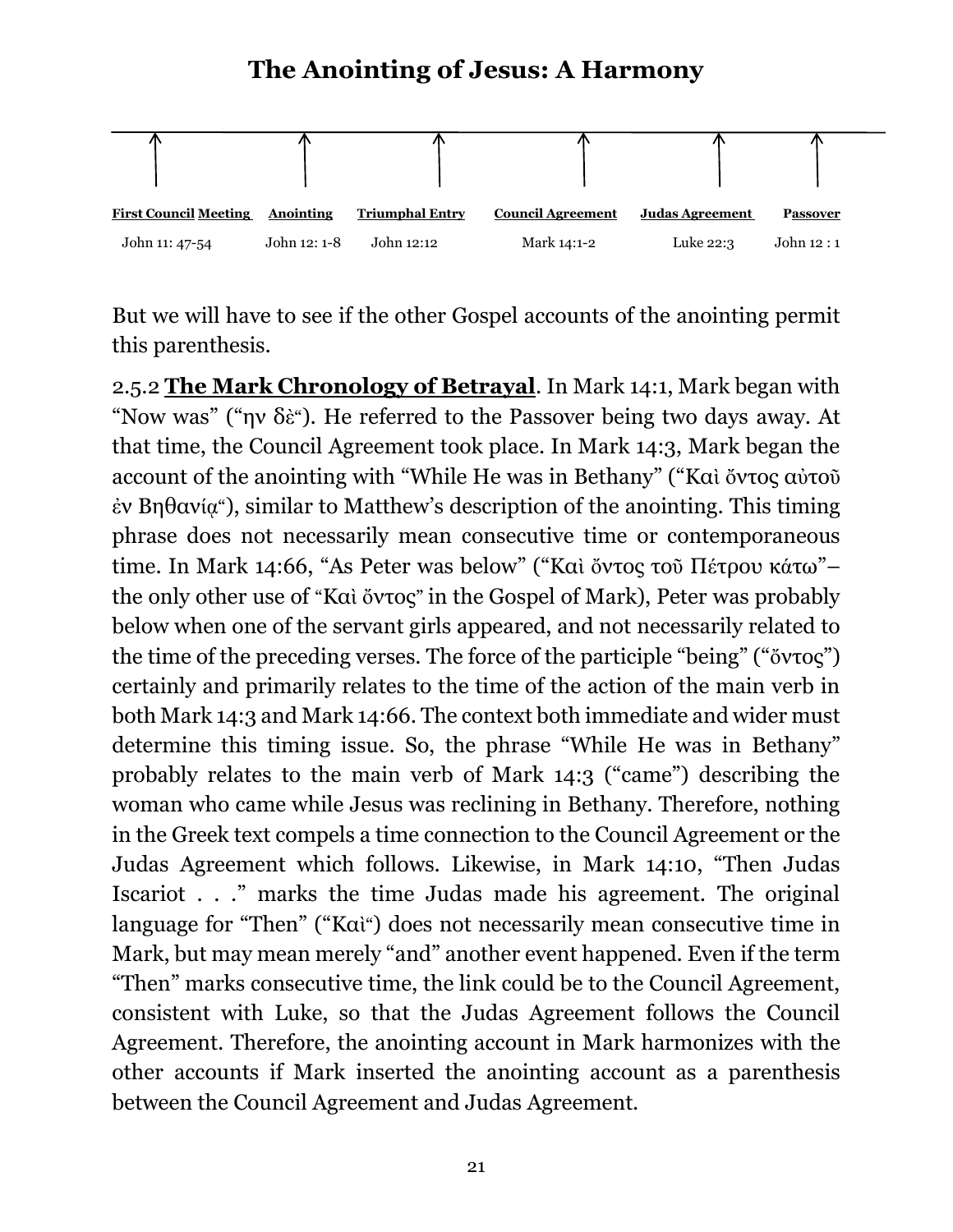2.6 **The John Chronology of Betrayal**. The Gospel of John does not include much of the general material found in Matthew, Mark and Luke about the life of Jesus. John, did, however include the account of the anointing of Jesus found in John 12. We must understand the timing of the betrayal of Jesus as it relates to the anointing of Jesus.

2.6.1 **From Bethany to the Triumphal Entry**. Before we delve into the issue of the chronology of the betrayal in John, we must examine John 12:1- 12 to understand the underlying chronology. So, the questions becomes, chronologically, how does John 12:1-8 (the anointing of Jesus at Bethany) relate to John 12:9-10 (the crowd coming to Bethany to see Jesus and Lazarus) and John 12:12 (the crowd who had come to the feast and the Triumphal Entry)? We can work through the passage in the order John presented it to answer that question, with the caveat that John did not promise chronological order in his Gospel.

2.6.1.1 **Six Days before Passover**. In John 12:1, Jesus came to Bethany six days before the Passover. John 12:2 indicates while Jesus was in Bethany, where Lazarus was, Martha, Mary and Lazarus provided a supper for Jesus (John 12:2). What is the chronology of 12:1 and 12:2? In John 12:2, we read that "So they made Him a supper . . . ." The phrase "So they" links John 12:2 with John 12:1. The single word ("οὖν") was translated "So." This same word ("οὖν") will appear in John 12:9 and John 12:12. While we cannot say the word for "So" means the same day, we can say it means in this context "at the same time," or "according to events having already taken place." So, we may conclude that John 12:2 occurred at the time or after the time that Jesus entered Bethany. If we compare Matthew 26:6, we observe that "Now when ("δὲ") Jesus was in Bethany ("γενομένου ἐν Βηθανίᾳ"), at the home of Simon the leper," a woman anointed Him (Matthew 26:6-7). Matthew leaves little doubt that Jesus was in Bethany, at the home of Simon the Leper, when he was anointed. Compare the discussion of the timing in Mark in 2.4.2 above.

2.6.1.2 **The Large Crowd of the Jews Then Learned**. In John 12:9, we have more information pertaining to chronology. The crowd "then learned" ("Ἔγνω οὖν''). As we have seen above, the term "then" ("οὖν") means at that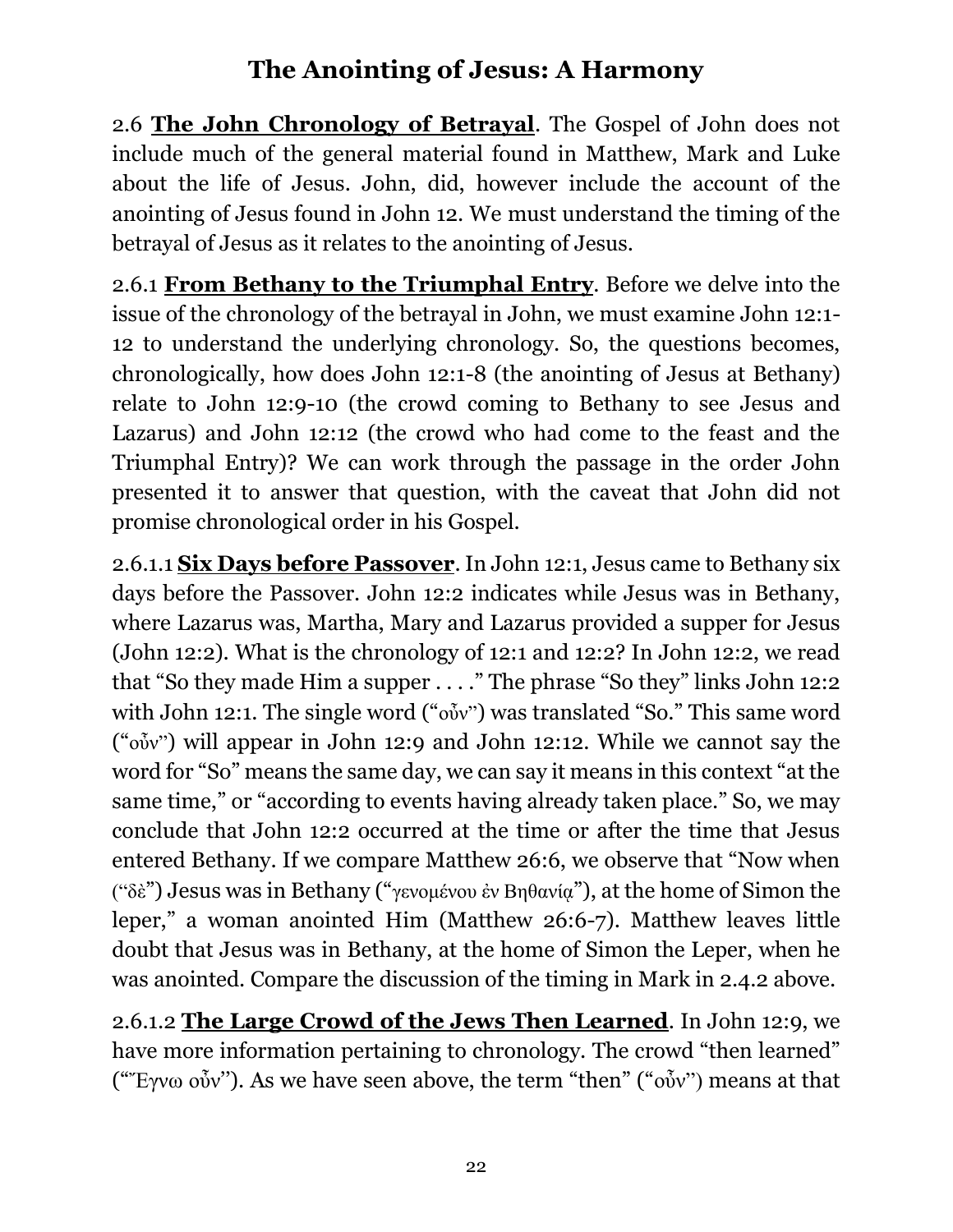time or after that time, but not before the time. Therefore, we know that the crowd appeared in Bethany after (or at the same time) they learned Lazarus and Jesus were there.

2.6.1.3 **The Triumphal Entry**. In John 12:12, we read that John placed the Triumphal Entry on the next day following the crowd coming to Bethany to see Lazarus (John 12:9-11). In John 12:12, we observe that the triumphal entry occurred on the day after ("Τῇ ἐπαύριον") the crowd came to Bethany.

2.6.1.4 **Conclusion**. John may not have specified the precise days for the dinner at Bethany, and the crowd arriving in Bethany and the triumphal entry, but we do know the order events from the words John used as transitions marking time: (1) Jesus arrived in Bethany; (2) Jesus was anointed in Bethany after arrival there; (2) the crowd arrived to see Lazarus and Jesus; and (4) the triumphal entry occurred the day after the crowd arrived to see Jesus. Therefore, the anointing must have taken place before the Triumphal Entry.

2.6.2 **The Council Agreement**. Unlike the accounts in Matthew and Mark, no mention in the immediate context is made of the Council Agreement. In John 11:47-54, John described a council of the Jews deciding what to do about Jesus, because He performed many miracles and would take away both the place of the religious rulers on the Council and the nation itself (John 11:46). Caiaphas prophesied that it would be better for Jesus to die than the Council and the nation to be lost (John 11:49-52). From that day forward, the Council planned together to kill Him (John 11:53). Notice the words "From that day on" ("ἀπ' ἐκείνης οὖν τῆς ἡμέρας") they planned together ("ἐβουλεύσαντο") to kill Jesus, indicating that the planning continued after that day. Furthermore, after this meeting of the Council, Jesus no longer continued to walk publicly among the Jews, but withdrew to Ephraim, a city near the wilderness, and stayed there with His disciples. The Council agreement in John took place sometime before the Triumphal Entry and appears to be the first date that the Council formally decided to put Jesus to death. The Council Agreement in Matthew and Mark built upon the prior Council meeting in John 12, but Matthew and Mark highlight the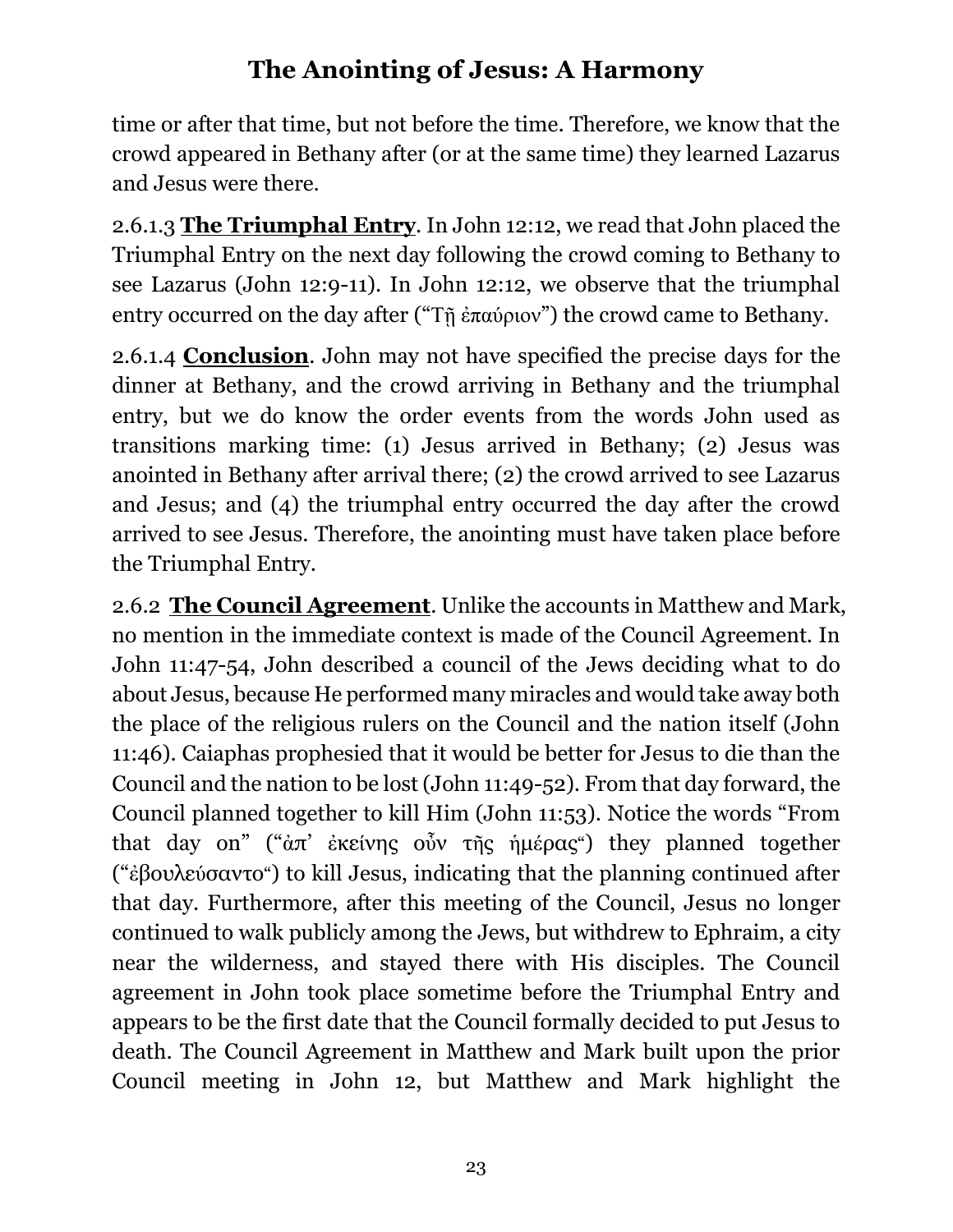determination to seize Jesus; the Council, however, had concerns about a riot during the Passover festival if they seized Jesus during that time. The Judas Agreement ultimately provided a simple way to seize Jesus out of the public's view. Therefore, the John discussion of the meeting of the Council does not conflict with the accounts in Matthew and Mark concerning the Council Agreement and the Judas Agreement. Therefore, the parenthesis explanation of inserting the anointing account between the Council Agreement and the Judas Agreement seems consistent with the evidence.

2.7 **Same Words**. The original language has striking similarities in the original text between the various accounts. In Mark and John, Jesus replied to people criticizing the person anointing: "Let her alone" ("Ἄφεςαὐτήν"). Note that the same exact words appear in the original texts of Mark and John, lending strong support to those accounts being the same. Likewise the phrase, "You do not always have me" ("ἐμὲ δὲ οὐπάντοτε ἔχετε") appears with identical words in Matthew, Mark and John. Therefore, because of the exact overlap in the wording, it seems likely that the anointing of John 12 is the same anointing as referenced in Matthew and Mark.

2.8 **Judas and Mary Named.** John named Mary as the person anointing Jesus and he also named Judas as the person objecting to the anointing. Even so, the accounts in Matthew and Mark harmonize well regarding the cost of the ointment, and the tribute to Mary by the Lord Jesus.